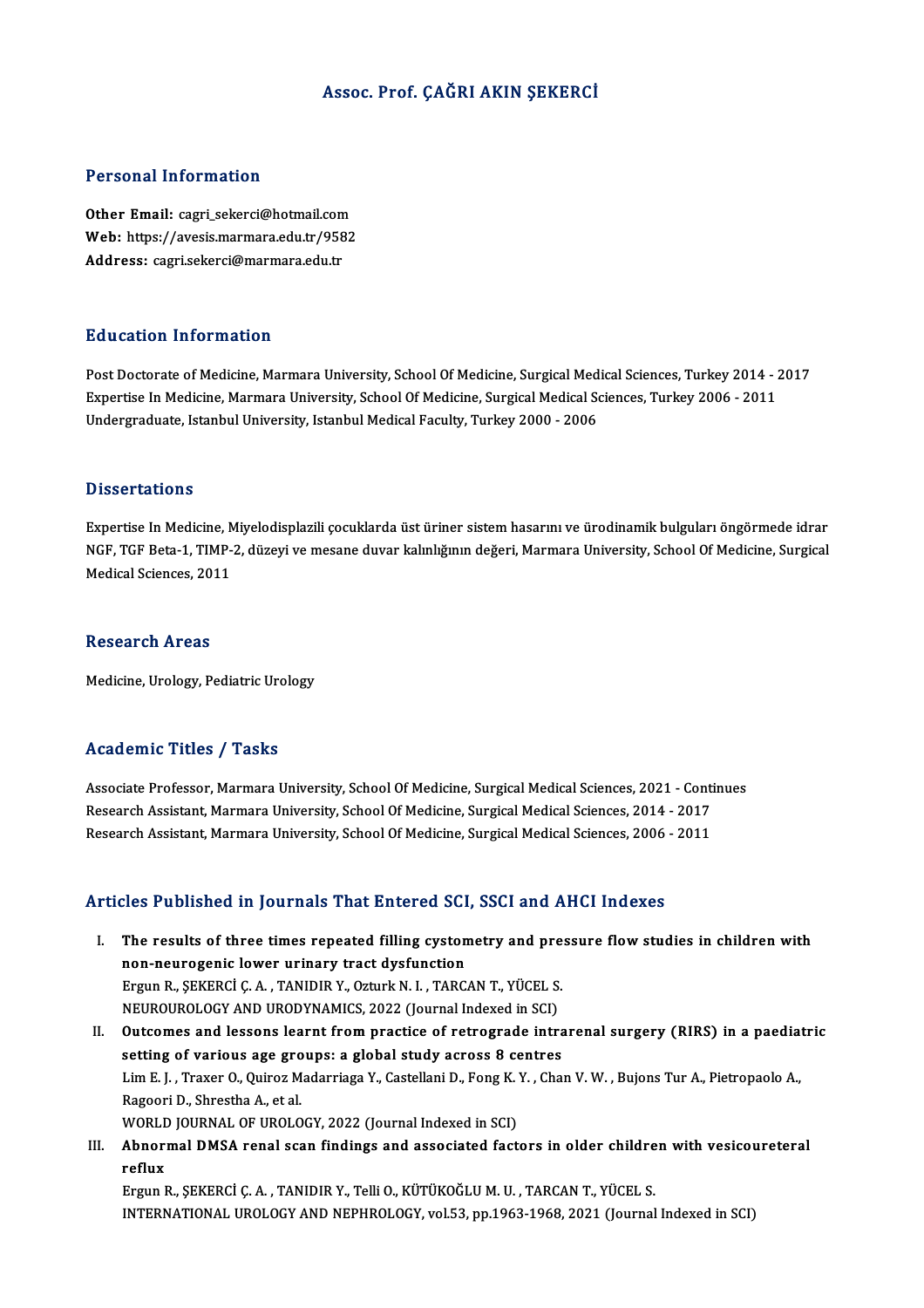IV. Clinical practice in vesicoureteral reflux with respect to EAU guidelines: A multicenter study.<br>Tekst E Curecek S. ÖZKAN S. DOČAN H.S. Citemek B. SATAR N. İZQL V. DEČER M. SARIKAVA S. POST. Clinical practice in vesicoureteral reflux with respect to EAU guidelines: A multicenter study.<br>Tokat E., Gurocak S., ÖZKAN S., DOĞAN H. S. , Citamak B., SATAR N., İZOL V., DEĞER M., SARIKAYA Ş., BOSTANCI Y Clini<br>Toka<br>et al. Tokat E., Gurocak S., ÖZKAN S., DOĞAN H. S. , Citamak B., SATAR N., İZOL V., DEĞER M., SARIKA'<br>et al.<br>International journal of clinical practice, vol.75, no.8, 2021 (Journal Indexed in SCI Expanded)<br>How did the COVID 19 pe

et al.<br>International journal of clinical practice, vol.75, no.8, 2021 (Journal Indexed in SCI Expanded)<br>V. How did the COVID-19 pandemic affect audience's attitudes in webinars?

International journal of clinical practice, vol.75, no.8, 2021 (Journal Indexed in SCI Expanded)<br>How did the COVID-19 pandemic affect audience's attitudes in webinars?<br>TANIDIR Y., Gokalp F., AKDOĞAN N., BATUR A. F. , ŞEKER How did the<br>TANIDIR Y., Go<br>Aydin C., et al.<br>INTERNATION TANIDIR Y., Gokalp F., AKDOĞAN N., BATUR A. F. , ŞEKERCİ Ç. A. , Egriboyun S., DEĞER M., S<br>Aydin C., et al.<br>INTERNATIONAL JOURNAL OF CLINICAL PRACTICE, vol.75, 2021 (Journal Indexed in SCI)<br>The Significance of Acumptomatic Aydin C., et al.<br>INTERNATIONAL JOURNAL OF CLINICAL PRACTICE, vol.75, 2021 (Journal Indexed in SCI)<br>VI. The Significance of Asymptomatic Kidney Stones as a Predictive Factor for Sepsis in Critically Il<br>Older Adulte

**INTERNATION<br>The Significa<br>Older Adults<br>Teckin C. SEKI** The Significance of Asymptomatic Kidney<br>Older Adults<br>Taskin G., ŞEKERCİ Ç. A. , TANIDIR Y., ÇAM H. K.<br>PUEPTO PICO HEALTH SCIENCES JOUPNAL .vol Older Adults<br>Taskin G., ŞEKERCİ Ç. A. , TANIDIR Y., ÇAM H. K.<br>PUERTO RICO HEALTH SCIENCES JOURNAL, vol.40, no.1, pp.33-37, 2021 (Journal Indexed in SCI)

Taskin G., ŞEKERCİ Ç. A. , TANIDIR Y., ÇAM H. K.<br>PUERTO RICO HEALTH SCIENCES JOURNAL, vol.40, no.1, pp.33-37, 2021 (Journal Indexed in SCI)<br>VII. Detrusor Pressures Change with Repeat Filling Cystometry in Myelodysplast Neurogenic Lower Urinary Tract Dysfunction.<br>Ergun R., Sekerci Ç. A., Tanidir Y., Atmis B., Gemici A., Yucel S. Detrusor Pressures Change with Repeat Filling Cystor<br>Neurogenic Lower Urinary Tract Dysfunction.<br>Ergun R., Sekerci Ç.A., Tanidir Y., Atmis B., Gemici A., Yucel S.<br>The Jeurnal of urolegy vel 205, no 2, np 577, 595, 2021 (Je

The Journal of urology, vol.205, no.2, pp.577-585, 2021 (Journal Indexed in SCI Expanded)

## Ergun R., Sekerci Ç. A. , Tanidir Y., Atmis B., Gemici A., Yucel S.<br>The Journal of urology, vol.205, no.2, pp.577-585, 2021 (Journal Indexed in SCI Expanded)<br>VIII. Melatonin prevents deterioration of erectile function in s The Journal of urology,<br>Melatonin prevents d<br>sirtuin-1 expression.<br>Saban A. Althal G. Tauru Melatonin prevents deterioration of erectile function in streptozotocin-induced dia<br>sirtuin-1 expression.<br>Sahan A., Akbal C., Tavukcu H., Cevik O., Cetinel S., Sekerci Ç. A. , Sener T. E. , Sener G., Tanidir Y.<br>Andrelagia sirtuin-1 expression.<br>Sahan A., Akbal C., Tavukcu H., Cevik O., Cetinel S., Sekerci Ç. A. , Sener T. E. , Sener G., Tanidir Y.

Andrologia, vol.52, no.9, 2020 (Journal Indexed in SCI Expanded)

IX. Hyperbaric oxygen therapy prevents subarachnoid hemorrhage-induced apoptosis and impaired

Tinay I., Celik O., Sekerci Ç. A., Cadirci S., Cevik O., Oroglu B., Sener G., Tarcan T. contractility of the rabbit bladder.<br>Tinay I., Celik O., Sekerci Ç. A. , Cadirci S., Cevik O., Oroglu B., Sener G., Tarcan T.<br>Neurourology and urodynamics, vol.39, no.5, pp.1276-1282, 2020 (Journal Indexed in SCI Expanded)

- X. Value of Urinary Brain-Derived Neurotrophic Factor Levels on the Assessment of BotulinumToxin Neurourology and urodynamics, vol.39, no.5, pp.1276-1282, 2020 (Journal Indexed in SCI Expanded)<br>Value of Urinary Brain-Derived Neurotrophic Factor Levels on the Assessment of Botulin<br>Type A Treatment for Neurogenic Detrus Value of Urinary Brain-Derived Neurotrophic Factor Levels on the Assessmen<br>Type A Treatment for Neurogenic Detrusor Overactivity in Children with Myel<br>Sekerci Ç. A. , TANIDIR Y., Toprak T., Basok B. I. , Isman F., ŞİMŞEK F Type A Treatment for Neurogenic Detrusor Overactivity in Children wit<br>Sekerci Ç. A. , TANIDIR Y., Toprak T., Basok B. I. , Isman F., ŞİMŞEK F., Akbal C., TAF<br>JOURNAL OF UROLOGY, vol.201, no.1, pp.174-180, 2019 (Journal Ind Sekerci Ç. A. , TANIDIR Y., Toprak T., Basok B. I. , Isman F., ŞİMŞEK F., Akbal C., TARCAN T.<br>JOURNAL OF UROLOGY, vol.201, no.1, pp.174-180, 2019 (Journal Indexed in SCI)<br>XI. Clinical and Urodynamic Results of Repeated Int
- JOURNAL OF UROLOGY, vol.201, no.1, pp.174-180, 2019 (Journal Indexed in SCI)<br>Clinical and Urodynamic Results of Repeated Intradetrusor Onabotulinum Toxin A Injections i<br>Refractory Neurogenic Detrusor Overactivity: Up to 5 Clinical and Uro<br>Refractory Neur<br>Myelodysplasia<br>Sekersi C.A. TAN Refractory Neurogenic Detrusor Overactivity: Up to 5 Injecti<br>Myelodysplasia<br>Sekerci Ç. A. , TANIDIR Y., Garayev A., Akbal C., TARCAN T., ŞİMŞEK F.<br>UPOLOCY vel 111 pp 168 175 2018 (Journal Indoved in SCD

Myelodysplasia<br>Sekerci Ç. A. , TANIDIR Y., Garayev A., Akbal C., TARCAN T., ŞİM!<br>UROLOGY, vol.111, pp.168-175, 2018 (Journal Indexed in SCI)<br>The effect of introdatrueor botulinum neurotevin tune

Sekerci Ç. A. , TANIDIR Y., Garayev A., Akbal C., TARCAN T., ŞİMŞEK F.<br>UROLOGY, vol.111, pp.168-175, 2018 (Journal Indexed in SCI)<br>XII. The effect of intradetrusor botulinum neurotoxin type A on urinary NGF, TGF BETA-1 UROLOGY, vol.111, pp.168-175, 2018 (Journal Indexed in SCI)<br>The effect of intradetrusor botulinum neurotoxin type A on urinary NGF,<br>in children with neurogenic detrusor overactivity due to myelodysplasia<br>Ten T. Sekarsi G.A The effect of intradetrusor botulinum neurotoxin type A on urinary NGF, TGF BETA-1, TIMI<br>in children with neurogenic detrusor overactivity due to myelodysplasia<br>Top T., Sekerci Ç.A. , Isbilen-Basok B., TANIDIR Y., TİNAY İ. in children with neurogenic detrusor overactivity due to myelodysplasia<br>Top T., Sekerci Ç. A. , Isbilen-Basok B., TANIDIR Y., TİNAY İ., İŞMAN F. K. , Akbal C., ŞİMŞEK F., TARC<br>NEUROUROLOGY AND URODYNAMICS, vol.36, no.7, pp Top T., Sekerci Ç. A. , Isbilen-Basok B., TANIDIR Y., TİNAY İ., İŞMAN F. K. , Akbal C., ŞİMŞEK F., TARCAN T.<br>NEUROUROLOGY AND URODYNAMICS, vol.36, no.7, pp.1896-1902, 2017 (Journal Indexed in SCI)<br>XIII. Differentiation of

NEUROUROLOGY AND URODYNAMICS, vol.36, no.7, pp.18<br>Differentiation of ureteral stones and phleboliths<br>tomography: a new method without observer bias<br>TANIDIB Y, Saban A, Asutay M, K, Sapar T, E, Talibrade Differentiation of ureteral stones and phleboliths using Hounsfield units on computerized<br>tomography: a new method without observer bias<br>TANIDIR Y., Sahan A., Asutay M. K. , Sener T. E. , Talibzade F., Garayev A., TİNAY İ. tomography: a new method without observer bias<br>TANIDIR Y., Sahan A., Asutay M. K. , Sener T. E. , Talibzade F., Garayev A., TİNAY İ., Sekerci Ç. A. , ŞİMŞEK F.<br>UROLITHIASIS, vol.45, no.3, pp.323-328, 2017 (Journal Indexed TANIDIR Y., Sahan A., Asutay M. K., Sener T. E., Talibzade F., Garayev A., TİNAY İ., Sekerci Ç. A., ŞİMŞEK F.<br>UROLITHIASIS, vol.45, no.3, pp.323-328, 2017 (Journal Indexed in SCI)<br>XIV. Effects of platelet-rich plasma again

UROLITHIASIS, vol.45, no.3, pp.323-328, 2017 (Journal Indexed in SCI)<br>Effects of platelet-rich plasma against experimental ischemia/reperfusion injury in rat testis.<br>Sekerci Ç. A. , Tanidir Y., Sener T. E. , Sener G., Cevi Effects<br>Sekerci<br>A., et al.<br>Journal Sekerci Ç. A. , Tanidir Y., Sener T. E. , Sener G., Cevik O., Yarat A., Alev-Tuzuner B., Ce<br>A., et al.<br>Journal of pediatric urology, vol.13, no.3, 2017 (Journal Indexed in SCI Expanded)<br>Is 40smH(2)O detrusor leak point pre

Journal of pediatric urology, vol.13, no.3, 2017 (Journal Indexed in SCI Expanded)

# A., et al.<br>Journal of pediatric urology, vol.13, no.3, 2017 (Journal Indexed in SCI Expanded)<br>XV. Is 40cmH(2)O detrusor leak point pressure cut-off reliable for upper urinary tract protection in<br>children with myelodysplasi Is 40cmH(2)O detrusor leak point pressure cut-off reliable for upper urinary tra<br>children with myelodysplasia?<br>TARCAN T., Sekerci Ç.A. , Akbal C., TİNAY İ., TANIDIR Y., Sahan A., Sahin B., Top T., ŞİMŞEK F.<br>NEUPOUROLOGY AN

children with myelodysplasia?<br>TARCAN T., Sekerci Ç. A. , Akbal C., TİNAY İ., TANIDIR Y., Sahan A., Sahin B., Top T., ŞİMŞEK F.<br>NEUROUROLOGY AND URODYNAMICS, vol.36, no.3, pp.759-763, 2017 (Journal Indexed in SCI)<br>Besistant

TARCAN T., Sekerci Ç. A., Akbal C., TİNAY İ., TANIDIR Y., Sahan A., Sahin<br>NEUROUROLOGY AND URODYNAMICS, vol.36, no.3, pp.759-763, 2017 (J<br>XVI. Resistant pediatric priapism: A real challenge for the urologist NEUROUROLOGY AND URODYNAMICS, vol.36, no.3, pp.759-763, 2017 (Journal Indexed in SCI)<br>Resistant pediatric priapism: A real challenge for the urologist<br>Sekerci Ç.A. , Akbal C., Sener T. E. , Sahan A., Sahin B., BALTACIOĞLU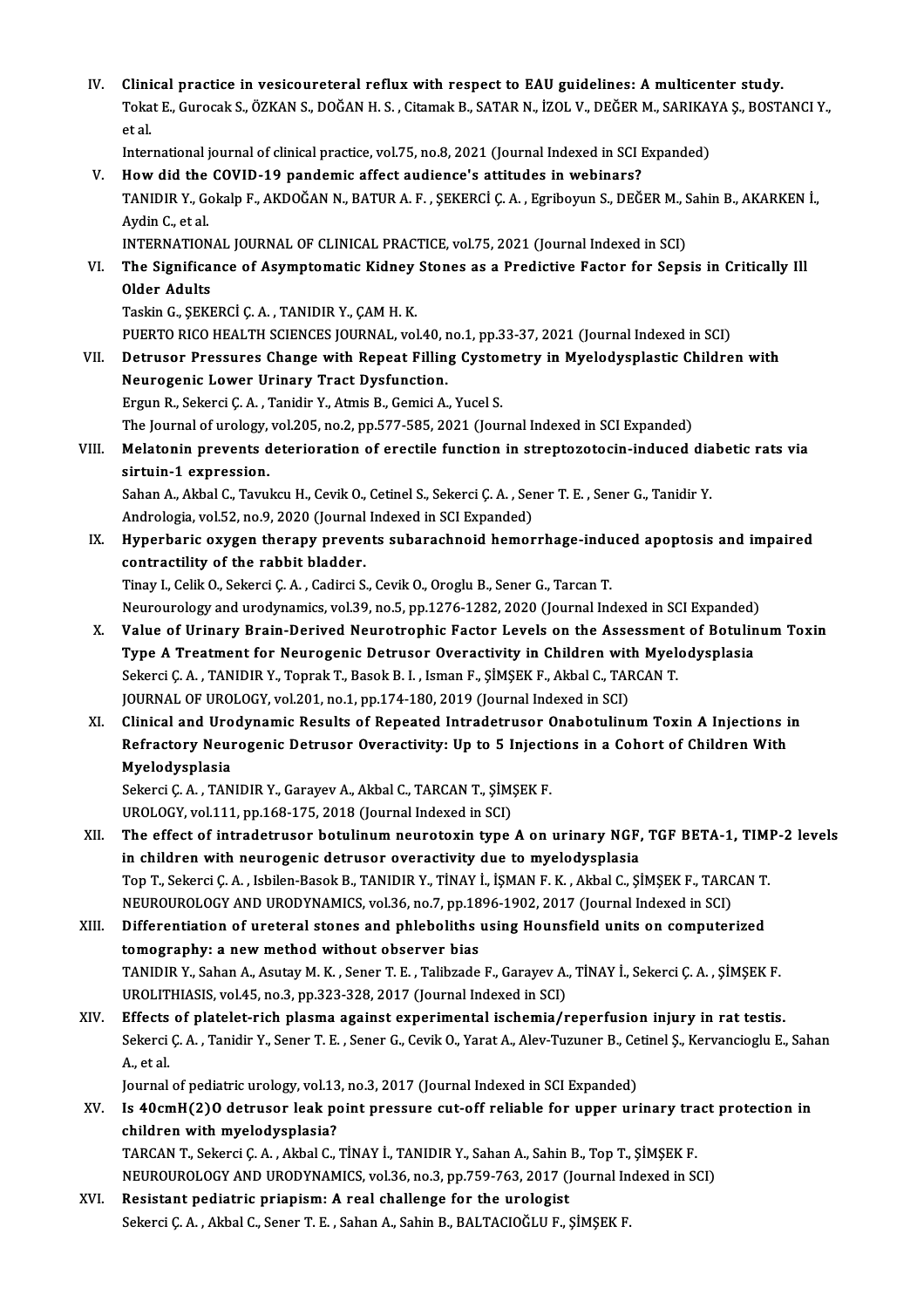CUAJ-CANADIAN UROLOGICAL ASSOCIATION JOURNAL, vol.9, 2015 (Journal Indexed in SCI)<br>Uninouy NGE, TGE hata 1, TIMB 2 and Pladder Wall Thiskness Bradist Nourourals

XVII. Urinary NGF, TGF-beta 1, TIMP-2 and Bladder Wall Thickness Predict Neurourological Findings in<br>Children with Myelodysplasia CUAJ-CANADIAN UROLOGICAL AS<br>Urinary NGF, TGF-beta 1, TIMI<br>Children with Myelodysplasia<br>Sekarai C.A. Jabilan B. Jaman E. Sekerci Ç.A., Isbilen B., Isman F., Akbal C., ŞİMŞEK F., TARCAN T.

JOURNAL OF UROLOGY, vol.191, no.1, pp.199-205, 2014 (Journal Indexed in SCI)

### Articles Published in Other Journals

- rticles Published in Other Journals<br>I. Testis Sparing Surgery in Pediatric Population<br>Tonrak T. SEKERCLC A Toprak T., ŞEKERCİ Ç. A.<br>Testis Sparing Surger<br>Toprak T., ŞEKERCİ Ç. A. Toprak T., ŞEKERCİ Ç. A.<br>UROONKOLOJI BULTENI-BULLETIN OF UROONCOLOGY, vol.21, no.1, pp.20-23, 2022 (Journal Indexed in ESCI) II. Testicular and Paratesticular Tumors in Children
- DörücüD.,ŞekerciÇ.A. ,YücelS. Bulletin of Urooncology, vol.20, no.4, pp.200-205, 2021 (Journal Indexed in ESCI)
- III. Outcomes of fluoroscopy-free retrograde intrarenal surgery and predictive factors of stone-free Kocakgol H., Aydin H.R., Guctas A.O., ŞEKERCİ Ç.A., Kocakgol D.O., Aksoy H.Z., TANIDIR Y. Outcomes of fluoroscopy-free retrograde intrarenal surgery and predictive factors of stone-free<br>Kocakgol H., Aydin H. R. , Guctas A. O. , ŞEKERCİ Ç. A. , Kocakgol D. O. , Aksoy H. Z. , TANIDIR Y.<br>ARCHIVIO ITALIANO DI UROLO Kocakgol H., Aydin H. R., Guctas A. O., ŞEKERCİ Ç. A., Kocakgol D. O., Aksoy H. Z., TANIDIR Y.<br>ARCHIVIO ITALIANO DI UROLOGIA E ANDROLOGIA, vol.93, no.4, pp.425-430, 2021 (Journal Indexed in<br>IV. Protective effect of cordyce
- ARCHIVIO ITALIANO DI UROLOGIA E ANDROLOGIA, vol.93, no.4, pp.425-430, 2021 (Journal)<br>Protective effect of cordycepin on experimental renal ischemia/reperfusion inju<br>Aydin H. R. , ŞEKERCİ Ç. A. , YİĞİT E., Kucuk H., Kocakgo IV. Protective effect of cordycepin on experimental renal ischemia/reperfusion injury in rats<br>Aydin H. R., ŞEKERCİ Ç. A., YİĞİT E., Kucuk H., Kocakgol H., Kartal S., TANIDIR Y., DEĞER O.<br>ARCHIVIO ITALIANO DI UROLOGIA E AND
- V. Protective effect of chlorogenic acid on renal ischemia/reperfusion injury in rats. Toprak T., Sekerci Ç.A., Aydın H., Ramazanoglu M., Arslan F., Basok B., Kucuk H., Kocakgol H., Aksoy H., Asci S., et al. Protective effect of chlorogenic acid on renal ischemia/reperfusion injury in rats.<br>Toprak T., Sekerci Ç. A. , Aydın H., Ramazanoglu M., Arslan F., Basok B., Kucuk H., Kocakgol H., Aksoy H., Asci S., et a<br>Archivio italiano Toprak T., Sekerci Ç. A. , Aydın H., Ramazanoglu M., Arslan F.<br>Archivio italiano di urologia, andrologia : organo ufficiale [d<br>vol.92, no.2, 2020 (Refereed Journals of Other Institutions)<br>Is Bosterial Colonization in Urote Archivio italiano di urologia, andrologia : organo ufficiale [di] Societa italiana di ecografia urologi<br>vol.92, no.2, 2020 (Refereed Journals of Other Institutions)<br>VI. Is Bacterial Colonization in Ureteral Double-J Stents
- vol.92, no.2, 2020 (Refereed Journals of Other Institutions)<br>Is Bacterial Colonization in Ureteral Double-J Stents Significant and Is It Predi<br>Sahan A., Cubuk A., Ertaş K., Garayev A., Talibzade F., Sekerci Ç. A. , Toprak Is Bacterial Colonization in Ureteral Double-J Stents Significant and Is It Predictab!<br>Sahan A., Cubuk A., Ertaş K., Garayev A., Talibzade F., Sekerci Ç. A. , Toprak T., TANIDIR Y.<br>JOURNAL OF UROLOGICAL SURGERY, vol.7, no. Sahan A., Cubuk A., Ertaş K., Garayev A., Talibzade F., Sekerci Ç. A. , Toprak T., TANIDIR Y.<br>JOURNAL OF UROLOGICAL SURGERY, vol.7, no.2, pp.120-124, 2020 (Journal Indexed in ESCI)<br>VII. Paraurethral cyst in a newborn

ErgunR.,YildizD.,ŞEKERCİÇ.A. ,KahveciH. Paraurethral cyst in a newborn<br>Ergun R., Yildiz D., ŞEKERCİ Ç. A. , Kahveci H.<br>ARCHIVIO ITALIANO DI UROLOGIA E ANDROLOGIA, vol.92, no.2, pp.162-163, 2020 (Journal Indexed in ESCI)<br>Clinical Biak Factors for Eutended Spectru

- Ergun R., Yildiz D., ŞEKERCİ Ç. A. , Kahveci H.<br>ARCHIVIO ITALIANO DI UROLOGIA E ANDROLOGIA, vol.92, no.2, pp.162-163, 2020 (Journal Indexed in ESCI)<br>VIII. Clinical Risk Factors for Extended Spectrum B-lactamase-produci ARCHIVIO ITALIANO DI UROLOGIA E ANDROLOGIA, vol.92, no.2, pp.162<br>Clinical Risk Factors for Extended Spectrum B-lactamase-produ<br>Myelodysplasia Performing Clean Intermittent Catheterization<br>Tennel: T. Schan A. Sululrave M. C Clinical Risk Factors for Extended Spectrum B-lactamase-producing Bacteriuria<br>Myelodysplasia Performing Clean Intermittent Catheterization<br>Toprak T., Sahan A., Sulukaya M., Garayev A., Sekerci Ç. A. , TANIDIR Y., Akbal C., Myelodysplasia Performing Clean Intermittent Catheterization<br>Toprak T., Sahan A., Sulukaya M., Garayev A., Sekerci Ç. A. , TANIDIR Y., Akbal C., TARCAN T.<br>JOURNAL OF UROLOGICAL SURGERY, vol.7, no.2, pp.139-143, 2020 (Journ Toprak T., Sahan A., Sulukaya M., Garayev A., Sekerci Ç. A. , TANIDIR Y., Akbal C., TARCAN T.<br>JOURNAL OF UROLOGICAL SURGERY, vol.7, no.2, pp.139-143, 2020 (Journal Indexed in ESCI)<br>IX. Case reports of benign intrascrotal t
- JOURNAL OF UROLOGIC<mark>.</mark><br>Case reports of benig<br>Toprak T., ŞEKERCİ Ç. A.<br>ARCHIVIO ITALIANO DI Case reports of benign intrascrotal tumors: Two epidermoid cysts and one scrotal calcinosis<br>Toprak T., ŞEKERCİ Ç. A.<br>ARCHIVIO ITALIANO DI UROLOGIA E ANDROLOGIA, vol.92, no.1, pp.64-66, 2020 (Journal Indexed in ESCI)<br>Effica

Toprak T., ŞEKERCİ Ç. A.<br>ARCHIVIO ITALIANO DI UROLOGIA E ANDROLOGIA, vol.92, no.1, pp.64-66, 2020 (Journal Indexed in ESCI)<br>X. Efficacy and Predictive Factors of the Outcome of Extracorporeal Shock Wave Lithotripsy: A Revi ARCHIVIO ITALIANO DI UROLOGIA E ANDROLOGIA, vol.92, no<br>Efficacy and Predictive Factors of the Outcome of Extr<br>of One-thousand-nine-hundred-ninety- seven Patients<br>YOCAYCÖL H. VILMAZ A H. YARANOČLUT, ÖZYAYA E. SEV Efficacy and Predictive Factors of the Outcome of Extracorporeal Shock Wave Lithotripsy: A Revert Conference of One-thousand-nine-hundred-ninety- seven Patients<br>KOÇAKGÖL H., YILMAZ A. H. , YAPANOĞLU T., ÖZKAYA F., ŞEKERCİ of One-thousand-nine-hundred-ninety- seven Patients<br>KOÇAKGÖL H., YILMAZ A. H. , YAPANOĞLU T., ÖZKAYA F., ŞEKERCİ Ç. A. , BEDİR F., KOCATÜRK<br>JOURNAL OF UROLOGICAL SURGERY, vol.6, no.3, pp.207-212, 2019 (Journal Indexed in E

- 
- KOÇAKGÖL H., YILMAZ A. H., YAPANOĞLU T., ÖZKAYA<br>JOURNAL OF UROLOGICAL SURGERY, vol.6, no.3, pp.20<br>XI. A rare cause of clitoromegaly: Epidermoid cyst<br>Kanadi S. Kulaksin D. SEKERGİ C. A JOURNAL OF UROLOGICAL SURGERY, vol.6, no.3, pp.207-212, 2019 (Journal Indexed in ESCI)<br>XI. A rare cause of clitoromegaly: Epidermoid cyst<br>Karaci S., Kulaksiz D., ŞEKERCİ Ç. A. A rare cause of clitoromegaly: Epidermoid cyst<br>Karaci S., Kulaksiz D., ŞEKERCİ Ç. A.<br>ARCHIVIO ITALIANO DI UROLOGIA E ANDROLOGIA, vol.91, no.2, pp.137-138, 2019 (Journal Indexed in ESCI)<br>Are There Any Differences in the Nou Karaci S., Kulaksiz D., ŞEKERCİ Ç. A.<br>ARCHIVIO ITALIANO DI UROLOGIA E ANDROLOGIA, vol.91, no.2, pp.137-138, 2019 (Journal Indexed in ESCI)<br>XII. Are There Any Differences in the Neural and Extracellular Matrix Proteins
- ARCHIVIO ITALIANO DI UROLOGIA E ANDROLOGIA, vol.91, no.2, pp.13<br>Are There Any Differences in the Neural and Extracellular Ma<br>and Adults with Intrinsic Ureteropelvic Junction Obstruction?<br>Sabin B, KAYA G, Talibrade E, TANID Are There Any Differences in the Neural and Extracellular Matrix Proteins Density Between Children<br>and Adults with Intrinsic Ureteropelvic Junction Obstruction?<br>Sahin B., KAYA C., Talibzade F., TANIDIR Y., ERCAN F., Demirc and Adults with Intrinsic Ureteropelvic Junction Obstruction?<br>Sahin B., KAYA C., Talibzade F., TANIDIR Y., ERCAN F., Demirci E. K. , Sekerci Ç. A. , Akbal C., ŞİM<br>JOURNAL OF UROLOGICAL SURGERY, vol.4, no.4, pp.177-182, 201
- XIII. Retroperitoneal Fibrozis Tedavisi Deneyimi: Marmara Üniversitesi Üroloji ve Nefroloji Bölümlerinin<br>26 Yıllık Deneyimi JOURNAL OF UROLO<br>Retroperitoneal F<br>26 Yıllık Deneyimi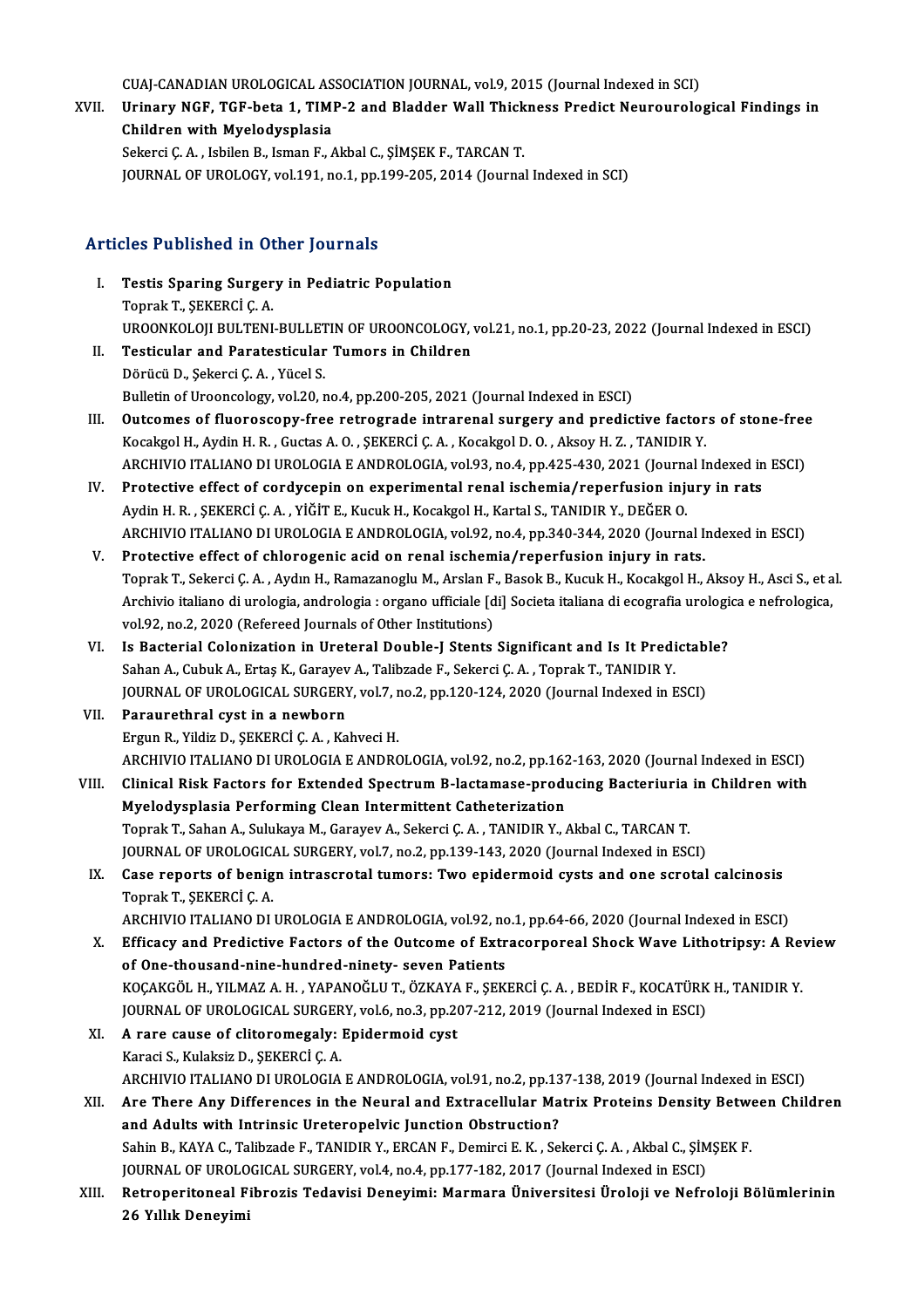ŞEKERCİ Ç. A. , tanıdır Y., ÖZGEN M. B. , KOÇ M., AKBAL C., şimşek f.<br>Turkich Nephrelegy Dielysis Transplantation, yel 26, no. 3, np. 305. ŞEKERCİ Ç. A. , tanıdır Y., ÖZGEN M. B. , KOÇ M., AKBAL C., şimşek f.<br>Turkish Nephrology Dialysis Transplantation, vol.26, no.3, pp.305-310, 2017 (Refereed Journals of Other SEKERCI Ç. A<br>Turkish Nepl<br>Institutions)<br>The Signific Turkish Nephrology Dialysis Transplantation, vol.26, no.3, pp.305-310, 2017 (Refereed Journals of Other<br>Institutions)<br>XIV. The Significance of the Contralateral Testis Size Measurement with Ultrasonography in Predicting<br>Me

Institutions)<br>The Significance of the Contralateral Testis Size Measurement with Ultrasonography in Predicting<br>Monorchism in Boys with Nonpalpable Testicles The Significance of the Contralateral Testis Size Measurement with Ultrasonogi<br>Monorchism in Boys with Nonpalpable Testicles<br>Sekerci Ç.A. , TANIDIR Y., Sener T. E. , Asadov R., Sahan A., TARCAN T., ŞİMŞEK F., Akbal C.<br>JOUP Monorchism in Boys with Nonpalpable Testicles<br>Sekerci Ç. A. , TANIDIR Y., Sener T. E. , Asadov R., Sahan A., TARCAN T., ŞİMŞEK F., Akbal C.<br>JOURNAL OF UROLOGICAL SURGERY, vol.4, no.2, pp.61-65, 2017 (Journal Indexed in ESC JOURNAL OF UROLOGICAL SURGERY, vol.4, no.2, pp.61-65, 2017 (Journal Indexed in ESCI)<br>XV. Utility of Voiding Dysfunction Symptom Score in Diagnosis and Treatment of Enuresis Nocturna TANIDIR Y., Sekerci C.A. , Top T., Talibzade F., Sahan A., Sener T. E. , TARCAN T., SİMSEK F., Akbal C. Utility of Voiding Dysfunction Symptom Score in Diagnosis and Treatment of Enterprise TANIDIR Y., Sekerci Ç. A. , Top T., Talibzade F., Sahan A., Sener T. E. , TARCAN T., ŞİMŞEK F., JOURNAL OF UROLOGICAL SURGERY, vol.4, no TANIDIR Y., Sekerci Ç. A. , Top T., Talibzade F., Sahan A., Sener T. E. , TARCAN T., ŞİMŞEK F., Akbal C.<br>JOURNAL OF UROLOGICAL SURGERY, vol.4, no.1, pp.8-12, 2017 (Journal Indexed in ESCI)<br>XVI. Experience with Treatment of JOURNAL OF UROLOGICAL SURGERY, vol.4, no.1, pp.8-12<br>Experience with Treatment of Retroperitoneal Fil<br>Departments for 26 years in Marmara University<br>Sekarsi C.A., TANIDIP Y. Organ M.B., KOC M. Akhal C. Experience with Treatment of Retroperitoneal Fibrosis: Co<br>Departments for 26 years in Marmara University<br>Sekerci Ç.A. , TANIDIR Y., Ozgen M. B. , KOÇ M., Akbal C., ŞİMŞEK F.<br>TURKISH NERHROLOCY DIALYSIS AND TRANSPLANTATION Departments for 26 years in Marmara University<br>Sekerci Ç. A. , TANIDIR Y., Ozgen M. B. , KOÇ M., Akbal C., ŞİMŞEK F.<br>TURKISH NEPHROLOGY DIALYSIS AND TRANSPLANTATION JOURNAL, vol.26, no.3, pp.305-310, 2017 (Journal<br>Indeved Sekerci Ç. A. , TAN<br>TURKISH NEPHR<br>Indexed in ESCI)<br>Cosukluk Coğul TURKISH NEPHROLOGY DIALYSIS AN<br>Indexed in ESCI)<br>XVII. Cocukluk Çağı Mesane Tümörleri<br>SEKERCİ CA AKRAL C Indexed in ESCI)<br>Çocukluk Çağı Mesane<br>ŞEKERCİ Ç. A. , AKBAL C.<br>Uralasis Cliniss Of Narth \$EKERCİ Ç. A. , AKBAL C.<br>Urologic Clinics Of North America, vol.4, no.4, pp.138-142, 2016 (National Non-Refereed Journal) SEKERCI C. A., AKBAL C.<br>Urologic Clinics Of North America, vol.4, no.4, pp.138-142, 2016 (National Non-Refereed Journal)<br>XVIII. Management of Neonatal Priapism: Report of Two Cases and Review of the Literature<br>Talihuade E. Urologic Clinics Of North America, vol.4, no.4, pp.138-142, 2016 (National Management of Neonatal Priapism: Report of Two Cases and I<br>Talibzade F., Akbal C., Sekerci Ç. A. , Ozgur M. O. , ÇAM H. K. , ŞİMŞEK F.<br>JOUPMAL OF U Management of Neonatal Priapism: Report of Two Cases and Review of the Liter<br>Talibzade F., Akbal C., Sekerci Ç. A. , Ozgur M. O. , ÇAM H. K. , ŞİMŞEK F.<br>JOURNAL OF UROLOGICAL SURGERY, vol.3, no.1, pp.22-24, 2016 (Journal I Talibzade F., Akbal C., Sekerci Ç. A. , Ozgur M. O. , ÇAM H. K. , ŞİMŞEK F.<br>JOURNAL OF UROLOGICAL SURGERY, vol.3, no.1, pp.22-24, 2016 (Journal Indexed in ESCI)<br>XIX. Testis Tümörü Ön Tanısı ile Opere Edilen Brusella Ep SOLAY A.H., USLU M., SAYARM.S., ŞEKERCİÇ.A., TURSUNİ. Kocatepe Tip Dergisi, no.1, pp.38-40, 2016 (Other Refereed National Journals) XX. Juxtaglomerular Cel Tumor (Reninoma): A Case Report and Mini-Review Sener T. E., Sekerci Ç. A., TANIDIR Y., Sahin B., Cinel L., FİLİNTE D., Onem I., Akbal C. CLINICAL AND EXPERIMENTAL HEALTH SCIENCES, vol.6, no.4, pp.187-190, 2016 (Journal Indexed in ESCI) XXI. The role of occult spinal malformation and upper urinary tract deterioration in children with intractable voiding dysfunction TANIDIR Y., Sener T. E. , Sekerci Ç. A. , Sahan A., BAYRİ Y., Tanrikulu B., TİNAY İ., ALPAY H., TARCAN T., ŞİMŞEK F., et<br>al. int<br>TA<br>al MARMARA MEDICAL JOURNAL, vol.29, no.3, pp.157-163, 2016 (Journal Indexed in ESCI) al.<br>MARMARA MEDICAL JOURNAL, vol.29, no.3, pp.157-163, 2<br>XXII. Pure Testicular Cystic Teratoma in an Adult Patient<br>SEKERCLC A ISU AV RU CE V MARMARA MEDICAL JOURNAL<br>Pure Testicular Cystic Terat<br>ŞEKERCİ Ç. A. , IŞILAY BİLGE Y.<br>Journal of Unalagiaal Sunganu y Pure Testicular Cystic Teratoma in an Adult Patient<br>ŞEKERCİ Ç. A. , IŞILAY BİLGE Y.<br>Journal of Urological Surgery, vol.2, no.4, pp.214-215, 2015 (Other Refereed National Journals)<br>Assessment of Differential Bonal Eunstien SEKERCİ Ç. A. , IŞILAY BİLGE Y.<br>Journal of Urological Surgery, vol.2, no.4, pp.214-215, 2015 (Other Refereed National Journals)<br>XXIII. Assessment of Differential Renal Function in Children with Hydronephrosis: Comparis Journal of Ur<br>Assessment<br>and MAG-3<br>Akhal C. Saha Assessment of Differential Renal Function in Children with Hydronephrosis: Co<br>and MAG-3<br>Akbal C., Sahan A., Garayev A., Sekerci Ç. A. , Sulukaya M., ALPAY H., TARCAN T., ŞİMŞEK F.<br>JOUPMAL OF UPOLOCICAL SUPCERY vol 2, no 3, and MAG-3<br>Akbal C., Sahan A., Garayev A., Sekerci Ç. A. , Sulukaya M., ALPAY H., TARCAN T., ŞİMŞEK F.<br>JOURNAL OF UROLOGICAL SURGERY, vol.2, no.3, pp.129-134, 2015 (Journal Indexed in ESCI)<br>Can Surgical Tashnique Affect the JOURNAL OF UROLOGICAL SURGERY, vol.2, no.3, pp.129-134, 2015 (Journal Indexed in ESCI)<br>XXIV. Can Surgical Technique Affect the Success of Endoscopic Treatment in Children with Vesicoureteral Reflux and Overactive Bladder Syndrome? Can Surgical Technique Affect the Success of Endoscopic Treatment in Children with Ves<br>Reflux and Overactive Bladder Syndrome?<br>Sahan A., Akbal C., Garayev A., Sekerci Ç. A. , Sulukaya M., TANIDIR Y., TİNAY İ., TARCAN T., Ş Reflux and Overactive Bladder Syndrome?<br>Sahan A., Akbal C., Garayev A., Sekerci Ç. A. , Sulukaya M., TANIDIR Y., TİNAY İ., TARCAN T., ŞİM<br>JOURNAL OF UROLOGICAL SURGERY, vol.2, no.3, pp.135-140, 2015 (Journal Indexed in ESC XXV. Çocuklarda Böbrek Tümörleri JOURNAL OF UROLOGICAL SURGERY, vol.2, no.3, pp.135-140, 2015 (Journal Indexed in ESCI) Urologic Clinics Of North America, vol.3, no.2, pp.100-106, 2015 (National Non-Refereed Journal) XXVI. Vezikoüreteral Reflüde Endoskopik Tedavi ŞEKERCİÇ.A. ,AKBAL C. Türkiye Klinikleri, vol.8, no.2, pp.16-20, 2015 (Other Refereed National Journals) \$EKERCİ Ç. A. , AKBAL C.<br>Türkiye Klinikleri, vol.8, no.2, pp.16-20, 2015 (Other Refereed National Journals)<br>XXVII. Can We Predict the Surgical Margin Positivity in Patients Treated with Radical Prostatectomy? A<br>Multice Türkiye Klinikleri, vol.8, no.2, pp.16-20, 2015 (Other Refereed Natio<br>Can We Predict the Surgical Margin Positivity in Patients T1<br>Multicenter Cohort of Turkish Association of Uro-Oncology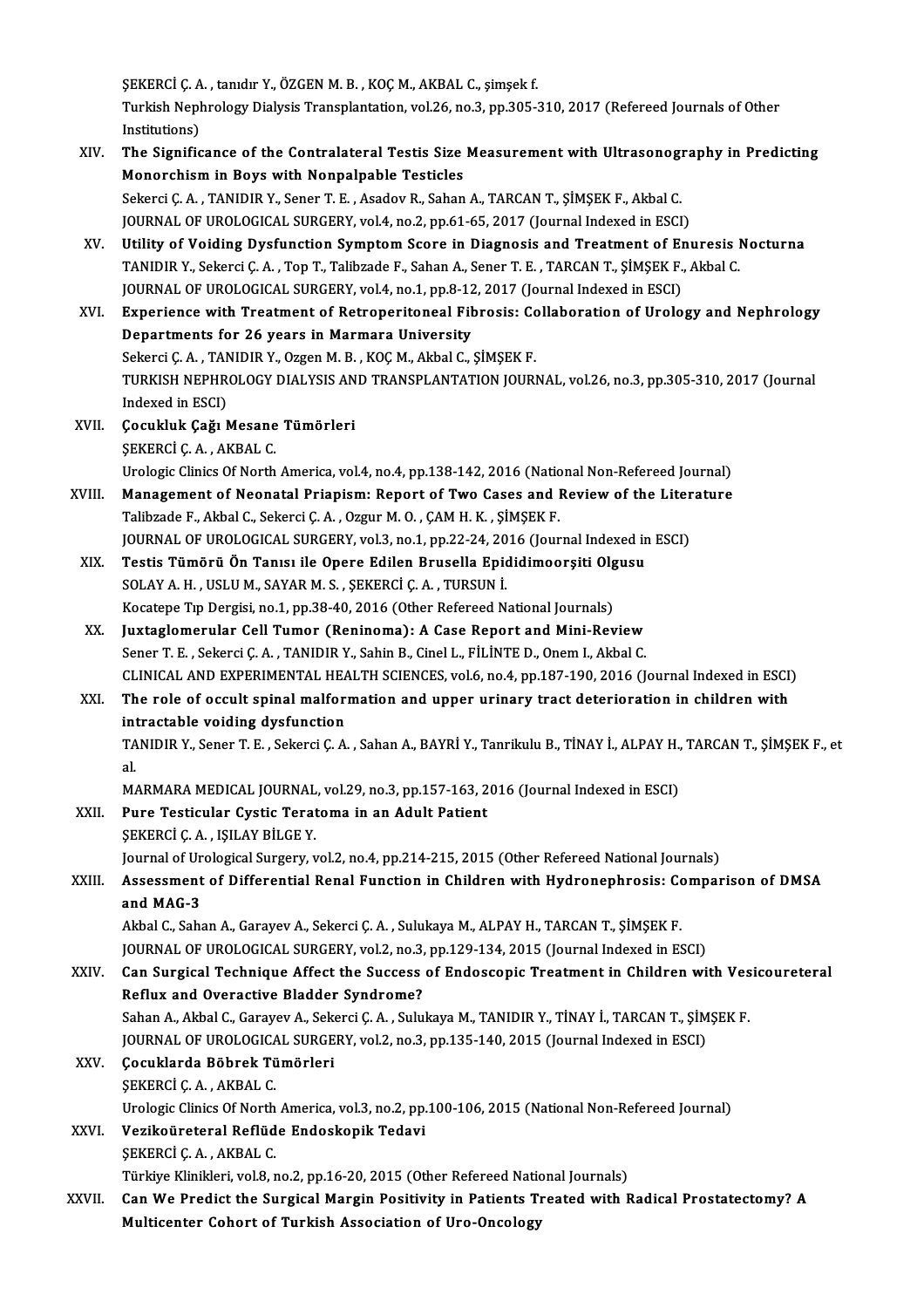Bolat D., Eskicorapci S., KARABULUT E., BALTACI S., Yildirim A., Sozen S., Ates F., Sekerci Ç. A. , Kurtulus F., Dirim A.,<br>et el ا<br>Bolat<br>EQUP Bolat D., Eskicorapci S., KARABULUT E., BALTACI S., Yildirim A., Sozen S., Ates F., Sekerci Ç.<br>et al.<br>JOURNAL OF UROLOGICAL SURGERY, vol.2, no.1, pp.7-12, 2015 (Journal Indexed in ESCI)<br>Anviety and Dennessian are Tuye Impe

JOURNAL OF UROLOGICAL SURGERY, vol.2, no.1, pp.7-12, 2015 (Journal Indexed in ESCI)

# et al.<br>JOURNAL OF UROLOGICAL SURGERY, vol.2, no.1, pp.7-12, 2015 (Journal Indexed in ESCI)<br>XXVIII. Anxiety and Depression are Two Important Causes of Erectile Dysfunction after Saturation Biopsy A<br>Pilot Study Pilot Study<br>AKBAL C., TÜRKER P., ŞEKERCİ Ç. A. , ÖZGEN M. B. , ŞİMŞEK F., LEVENT T.<br>JOURNAL OF UROLOGICAL SURGERY, vol.1, no.1, pp.14-18, 2014 (Other Refereed National Journals)<br>Erkek Faktöry: İnfortilite Hestalarında Bram

AKBAL C.,TÜRKERP.,ŞEKERCİÇ.A. ,ÖZGENM.B. ,ŞİMŞEKF.,LEVENTT.

XXIX. Erkek Faktörüİnfertilite Hastalarında Prematür Ejakülasyon Tanısının İki Farklı Valide Edilmiş JOURNAL OF UROLOGICAL SURGERY, v<br>Erkek Faktöru İnfertilite Hastaları<br>Sorgulama Formu ile Belirlenmesi<br>AKRAL G. ÖZCÜR M. Ö. MANCIR N. SE Sorgulama Formu ile Belirlenmesi<br>AKBAL C., ÖZGÜR M. Ö. , MANGIR N., ŞEKERCİ Ç. A. , ŞİMŞEK F.<br>Üroloji Bülteni, vol.12, no.21, pp.107-112, 2012 (Other Refereed National Journals)<br>Badisal Betronubis Brestatestomu 9211 A Bovi

AKBAL C.,ÖZGÜRM.Ö. ,MANGIRN.,ŞEKERCİÇ.A. ,ŞİMŞEKF.

XXX. Radical Retropubic Prostatectomy 8211 A Review Of The Current Literature And The Marmara<br>Experience With The Last 250 Cases Üroloji Bülteni, vol.12, no.21, pp.107-112,<br>Radical Retropubic Prostatectomy 82<br>Experience With The Last 250 Cases<br>TinAV LÖZCEN M. B. SEVERCLC A. TÜL

TİNAYİ.,ÖZGENM.B. ,ŞEKERCİÇ.A. ,TÜRKERİL.

MARMARA MEDICAL JOURNAL, vol.24, no.1, pp.10-14, 2011 (Other Refereed National Journals)

### Books&Book Chapters

- ooks & Book Chapters<br>I. Penis ve Üretra Embryolojisi<br>Vücel S. Sekersi C. A Yücel S., Şekerci Ç.A.<br>Yücel S., Şekerci Ç.A.<br>Yücel S., Şekerci Ç.A.
	- Yücel S, Şekerci Ç. A.

in: Hipospadias: Türkiye Klinikleri Üroloji, Cankon Germiyanoğlu, Editor, Türkiye Klinikleri Yayınevi, Ankara, pp.5-9,<br>2020 in: Hipospadias: Türkiye Klinikleri Üroloji, Cankon Germiyano<br>2020<br>II. Cocuklarda Taş Hastalığında Profilaksi ve Metafilaksi<br>TANIDIR V. SEKERCİ C.A

2020<br>**Çocuklarda Taş Hastalı**<br>TANIDIR Y., ŞEKERCİ Ç. A.<br>in: Cosukluk Cağ Ürinar S. Çocuklarda Taş Hastalığında Profilaksi ve Metafilaksi<br>TANIDIR Y., ŞEKERCİ Ç. A.<br>in: Çocukluk Çağı Üriner Sistem Taş Hastalığı, Nazım Mutlu, Editor, Türkiye Klinikleri Üroloji, pp.63-68, 2020<br>Çosukluk Çağından Eniakin Hayat

# TANIDIR Y., ŞEKERCİ Ç. A.<br>in: Çocukluk Çağı Üriner Sistem Taş Hastalığı, Nazım Mutlu, Editor, Tü<br>III. Çocukluk Çağından Erişkin Hayata Geçişte Ürolojik Yaklaşım<br>SİMSEK F., SENER T. E. , SEKERCİ C. A.

in: Çocukluk Çağı Üriner Sistem Taş Ha<br>**Çocukluk Çağından Erişkin Hayata**<br>ŞİMŞEK F., ŞENER T. E. , ŞEKERCİ Ç. A.<br>in: ÜRİNER SİSTEM ANOMAL İLERİNİN in: ÜRİNER SİSTEM ANOMALİLERİNİN PRENATAL TANISI VE POSTNATAL TAKİBİ - II, ANDER Haluk, ZİYLAN H. ŞİMŞEK F., ŞENER T. E. , ŞEKERCİ Ç. A.<br>in: ÜRİNER SİSTEM ANOMALİLERİNİN PRENATAL TANISI VE POST!<br>Orhan, OKTAR T, Editor, Türkiye Klinikleri, Ankara, pp.67-72, 2019<br>Cosukluk Cağından Eniskin Hayata Casista Uralajik Yaklasın

### IV. Çocukluk Çağından Erişkin Hayata Geçişte Ürolojik Yaklaşım Orhan, OKTAR T, Editor, Türkiye Klinik<br>**Çocukluk Çağından Erişkin Hayat**a<br>ŞİMŞEK F., ŞENER T. E. , ŞEKERCİ Ç. A.<br>in: Uriner Sistem Anemalilerinin Brens Cocukluk Çağından Erişkin Hayata Geçişte Urolojik Yaklaşım<br>ŞİMŞEK F., ŞENER T. E. , ŞEKERCİ Ç. A.<br>in: Uriner Sistem Anomalilerinin Prenatal Tanisi ve Postnatal Takibi - II, HALUK ANDER, ORHAN ZİYLAN, TAYFUR<br>OKTAR Editan TÜ ŞİMŞEK F., ŞENER T. E. , ŞEKERCİ Ç. A.<br>in: Uriner Sistem Anomalilerinin Prenatal Tanisi ve Postnatal T<br>OKTAR, Editor, TÜRKİYE KLİNİKLERİ, Ankara, pp.67-72, 2019<br>Sninal Kanal Patalaiileri OKTAR, Editor, TÜRKİYE KLİNİKLERİ, Ankara, pp.67-72, 2019<br>V. Spinal Kanal Patolojileri

### ŞEKERCİÇ.A. ,TARCANT.

Spinal Kanal Patolojileri<br>ŞEKERCİ Ç. A. , TARCAN T.<br>in: ÜRİNER SİSTEM ANOMALİLERİNİN PRENATAL TANISI VE POSTNATAL TAKİBİ - II, ANDER Haluk, ZİYLAN H.<br>Orban OKTAR Tavfun Editor Türkiye Klipikleri Ankara np.52,59,2019. ŞEKERCİ Ç. A. , TARCAN T.<br>in: ÜRİNER SİSTEM ANOMALİLERİNİN PRENATAL TANISI VE POSTNATA<br>Orhan, OKTAR Tayfun, Editor, Türkiye Klinikleri, Ankara, pp.52-59, 2019

# Orhan, OKTAR Tayfun, Editor, Türkiye Klinikleri, Ankara, pp.52-59, 2019<br>Refereed Congress / Symposium Publications in Proceedings

Efereed Congress / Symposium Publications in Proceedings<br>I. OUTCOMES AND LESSONS LEARNT FROM PRACTICE OFRETROGRADE INTRARENAL SURGERY (RIRS)<br>IN A RAEDIATRICSETTING OF VARIOUS ACE CROUPS: A GLOBAL STUDY ACROSSO CENTRES ISSA CONGISSITY SYMPOSIAM I ASISANCHI MITTOSSOANIGO<br>OUTCOMES AND LESSONS LEARNT FROM PRACTICE OFRETROGRADE INTRARENAL SURGER<br>IN A PAEDIATRICSETTING OF VARIOUS AGE GROUPS: A GLOBAL STUDY ACROSS8 CENTRES<br>Im E L. Traver O. Me OUTCOMES AND LESSONS LEARNT FROM PRACTICE OFRETROGRADE INTRARENAL SURGERY (RIRS)<br>IN A PAEDIATRICSETTING OF VARIOUS AGE GROUPS: A GLOBAL STUDY ACROSS8 CENTRES<br>Lim E. J. , Traxer O., Madarriaga Y. Q. , Castellani D., Fong K. IN A PAEDIATRICSETTING OF VARIOUS AGE GROUPS: A GLOBAL STUDY ACROSS8 CENTRES<br>Lim E. J. , Traxer O., Madarriaga Y. Q. , Castellani D., Fong K. Y. , Shun Chan V. W. , Tur A. B. , Pietropaolo<br>D., Shrestha A., et al. Lim E.J., Traxer O., Madarriaga Y.Q., Castellani D., Fong K.Y., Shun Chan V.W., Tur A.B., Pietropaolo A., Ragoori D., Shrestha A., et al.<br>AUA 202, Louisiana, United States Of America, 13 May - 16 June 2022, vol.207, pp.288<br>II. THE COMPARISON OF ANXIETY LEVELS IN CHILDREN WHO UNDERWENT INVASIVE OR NON-<br>INVASIVE URODYNAMIC STUDIES

## AUA 202, Louisiana, United States Of America, 13 May - 16 June 2022, vol.207, pp.288<br>THE COMPARISON OF ANXIETY LEVELS IN CHILDREN WHO UNDERWENT IN<br>INVASIVE URODYNAMIC STUDIES<br>Sekerci C. A., Can Ozkan O., Tanidir Y., Tarcan THE COMPARISON OF ANXIETY LEVELS IN CHILDI<br>INVASIVE URODYNAMIC STUDIES<br>Sekerci C. A. , Can Ozkan O., Tanidir Y., Tarcan T., Yucel S.<br>Alla 2022, Louisiana United States Of America 13, 16 A

AUA 2022, Louisiana, United States Of America, 13 - 16 May 2022, vol.207, pp.138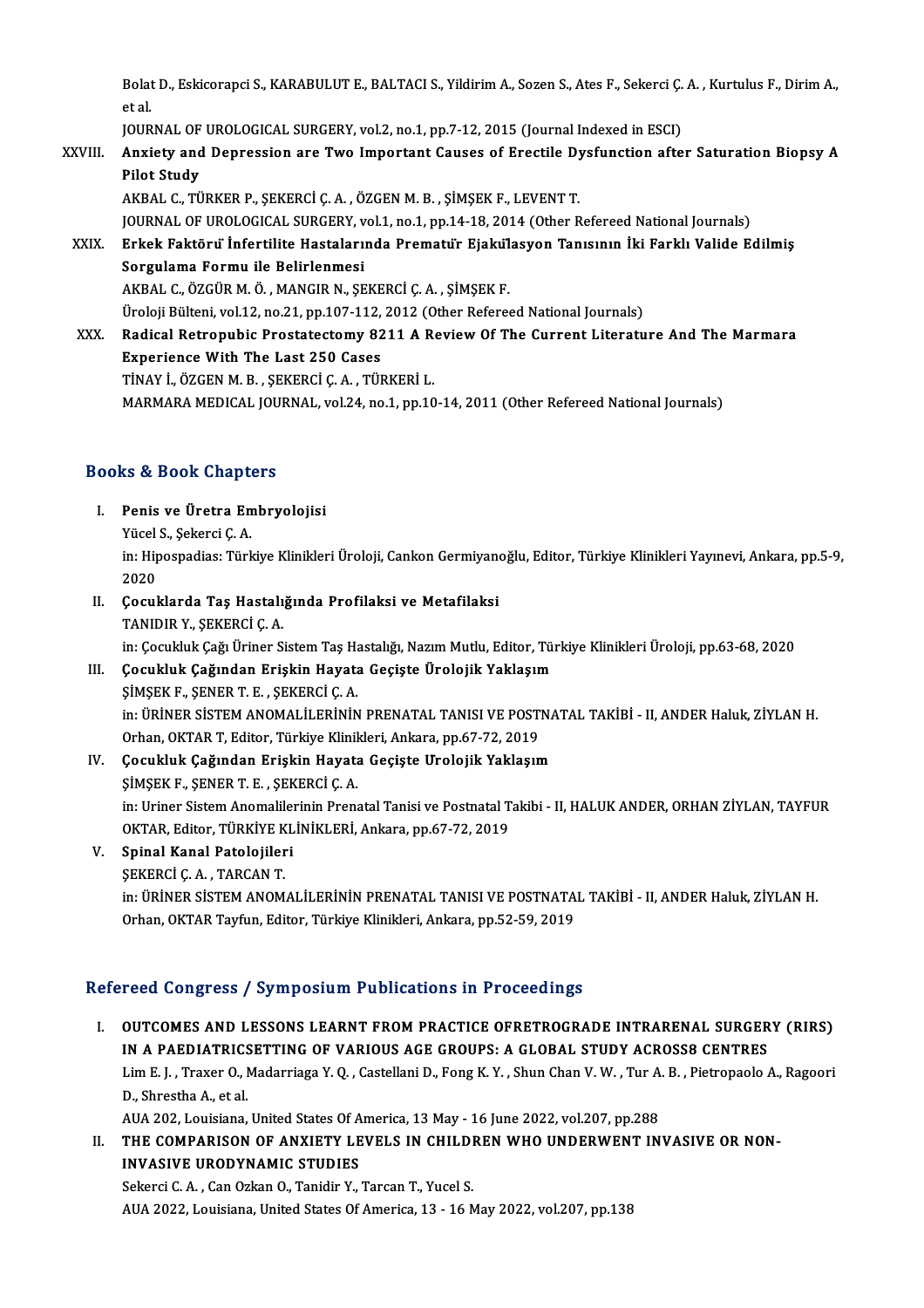III. The comparasion of anxiety levels in children who underwent invasive or non-invasive urodynamic<br>atudies The con<br>studies<br>Sekarsi (

studies<br>Sekerci C. A. , Özkan O. C. , Tanıdır Y., Tarcan T., Yücel S. AUA ANNUAL MEETING PROGRAM ABSTRACTS 2022, Amsterdam, Netherlands, 1 - 04 June 2022, pp.134 Şekerci Ç. A. , Özkan O. C. , Tanıdır Y., Tarcan T., Yücel S.<br>AUA ANNUAL MEETING PROGRAM ABSTRACTS 2022, Amsterdam, Netherlands, 1 - 04 June 2022, pp.134<br>IV. PEDİATRİK LAPAROSKOPİK PİYELOPLASTİDE PERKÜTAN ÜRETERAL STENT YE

- AUA ANNUAL MEETING PROGRAM ABSTRACTS 202<br>PEDIATRIK LAPAROSKOPIK PIYELOPLASTIDE<br>Tanıdır Y., Şekerci Ç.A. , Bülent E., Tarcan T., Yücel S.<br>7. Hlucel Minimal İnvariy Üreleilk Cerrabi Kongresi PEDİATRİK LAPAROSKOPİK PİYELOPLASTİDE PERKÜTAN ÜRETERAL STENT YERLEŞTİRİLM<br>Tanıdır Y., Şekerci Ç. A. , Bülent E., Tarcan T., Yücel S.<br>7. Ulusal Minimal İnvaziv Ürolojik Cerrahi Kongresi , Antalya, Turkey, 13 March - 17 Jun Tanıdır Y., Şekerci Ç. A. , Bülent E., Tarcan T., Yücel S.<br>7. Ulusal Minimal İnvaziv Ürolojik Cerrahi Kongresi , Antalya, Turkey, 13 March - 17 June 2022, pp.26<br>7. AİLE HEKİMLİĞİ VE PEDİATRİ ALANINDA ÇALIŞAN HEKİMLERDE ENÜ 7. Ulusal Minimal İnvaziv Ürolojik Cerrahi Kongresi , Antalya, Turkey, 13 March - 17 June 2022, pp.265
- Şekerci Ç.A., Kütükoğlu M.U., Çam H.K., Tarcan T., Yücel S. DEĞERLENDİRİLMESİ VE YÖNETİMİ ÜZERİNE ANKET ÇALIŞMASI<br>Şekerci Ç. A. , Kütükoğlu M. U. , Çam H. K. , Tarcan T., Yücel S.<br>16. TÜRK ÇOCUK ÜROLOJİSİ KONGRESİ, İstanbul, Turkey, 26 - 28 November 2021, pp.42<br>FARKLI RURERTAL VAS
- VI. FARKLI PUBERTAL YAŞ GRUPLARINDA NORMAL GLANÜLER VE ÜRETRAL ÖLÇÜMLER<br>Şekerci Ç. A. , Özkan O., Bülent E., Sahak M. Y. , Genç Y. E. , Tanıdır Y., Tarcan T., Yücel S. 16. TÜRK ÇOCUK ÜROLOJİSİ KONGRESİ, İstanbul, Turkey, 26 - 28 November 2021, pp.<br>FARKLI PUBERTAL YAŞ GRUPLARINDA NORMAL GLANÜLER VE ÜRETRAL Ö.<br>Şekerci Ç.A. , Özkan O., Bülent E., Sahak M.Y. , Genç Y. E. , Tanıdır Y., Tarcan FARKLI PUBERTAL YAŞ GRUPLARINDA NORMAL GLANÜLER VE ÜRETRAL ÖLÇI<br>Şekerci Ç. A. , Özkan O., Bülent E., Sahak M. Y. , Genç Y. E. , Tanıdır Y., Tarcan T., Yücel S.<br>16. TÜRK ÇOCUK ÜROLOJİSİ KONGRESİ, İstanbul, Turkey, 26 - 28 N
- VII. Normal Glandular and Urethral Measurements in Different Pubertal Age Groups 16. TÜRK ÇOCUK ÜROLOJİSİ KONGRESİ, İstanbul, Turkey, 26 - 28 November 2021, pp.<br>Normal Glandular and Urethral Measurements in Different Pubertal Age Greg.<br>Şekerci Ç. A. , Tanıdır Y., Özkan O., Bülent E., Sahak M. Y. , Genç 41st Congress of the Société Internationale d'Urologie November 10-14, 2021, 10 - 14 November 2021, pp.180-<br>181 Şekerci Ç. A., Tanıdır Y., Özkan O., Bülent E., Sahak M. Y., Genç Y. E., Tarcan T., Yücel S. 41st Congress of the Société Internationale d'Urologie November 10-14, 2021, 10 - 14 November 2021, pp.180-<br>181<br>VIII. A Survey Study on Evaluation and Management of Nocturnal Enuresis in Primary Care Physicians in
- 181<br>A Survey<br>İstanbul<br>Sekergi G A Survey Study on Evaluation and Management of Nocturnal E<br>İstanbul<br>Şekerci Ç.A. , Tanıdır Y., Kütükoğlu M.U. , Çam H. K. , Tarcan T., Yücel S.<br>41st Congress of the Sosiété Internationale d'Urologie Nevember 10 1

İstanbul<br>Şekerci Ç. A. , Tanıdır Y., Kütükoğlu M. U. , Çam H. K. , Tarcan T., Yücel S.<br>41st Congress of the Société Internationale d'Urologie November 10-14, 2021, Dubai, United Arab Emirates, 10 -<br>14 November 2021, pp.180 Sekerci Ç. A., Tanıdır Y., Kütükoğlu M. U., Çam H. K., Tarcan T., Yücel S. 41st Congress of the Société Internationale d'Urologie November<br>14 November 2021, pp.180<br>IX. A Survey Study on Foreskin Care Uncircumsiced Children<br>Sekergi C.A. Tanıdır V. Kütükeğlu M.H. Cam H.K. Tancan T. Vü

- 14 November 2021, pp.180<br>A Survey Study on Foreskin Care Uncircumsiced Children<br>Şekerci Ç.A. , Tanıdır Y., Kütükoğlu M.U. , Çam H.K. , Tarcan T., Yücel S.<br>41st Congress of the Sosiété Internationale d'Urologie 10, 14 Novem \$ekerci Ç. A. , Tanıdır Y., Kütükoğlu M. U. , Çam H. K. , Tarcan T., Yücel S.<br>41st Congress of the Société Internationale d'Urologie, 10 - 14 November 2021, pp.180
- Sekerci Ç. A. , Tanıdır Y., Kütükoğlu M. U. , Çam H. K. , Tarcan T., Yücel S.<br>41st Congress of the Société Internationale d'Urologie, 10 14 November 2021, pp.180<br>X. Abnormal DMSA Renal Scan Findings and Associated Fa 41st Co<br><mark>Abnorr</mark><br>Reflux<br>Fraën <sup>p</sup> Abnormal DMSA Renal Scan Findings and Associated Factors in Olde<br>Reflux<br>Ergün R., Şekerci Ç.A. , Tanıdır Y., Telli O., Kütükoğlu M.U. , Tarcan T., Yücel S.<br>41st Congress of the Sosiété Internationale d'Uralegie Nevember 10

Reflux<br>Ergün R., Şekerci Ç. A. , Tanıdır Y., Telli O., Kütükoğlu M. U. , Tarcan T., Yücel S.<br>41st Congress of the Société Internationale d'Urologie November 10-14, 2021, Dubai, United Arab Emirates, 10 -<br>14 November 2021, Ergün R., Şekerci Ç. A., Tanıdır Y., Telli O., Kütükoğlu M. U., Tarcan T., Yücel S. 41st Congress of the Société Internationale d'Urologie November 10-14, 2021, Dubai, United Arab Emirates, 10 -<br>14 November 2021, pp.182<br>XI. Comparison of Maximum Voided and Maximum Bladder Capacity in Bladder Diary, Uroflo

- 14 November 2021, pp.182<br>Comparison of Maximum Voided and Maximum Bladder Capacity in Bladder Diary, Uro<br>Filling Cystometry in Children with Non-Neurogenic Lower Urinary Tract Dysfunction<br>Sekarsi C.A., Tenylu V. Özgün C. E Comparison of Maximum Voided and Maximum Bladder Capac<br>Filling Cystometry in Children with Non-Neurogenic Lower Ur<br>Şekerci Ç.A., Tanıdır Y., Özgür G., Ergün R., Çetin M., Tarcan T., Yücel S.<br>41et Congress of the Sosiété In Filling Cystometry in Children with Non-Neurogenic Lower Urinary Tract Dysfunction<br>Şekerci Ç. A. , Tanıdır Y., Özgür G., Ergün R., Çetin M., Tarcan T., Yücel S.<br>41st Congress of the Société Internationale d'Urologie Novemb Şekerci Ç. A. , Tanıdır Y., Özgi<br>41st Congress of the Société<br>14 November 2021, pp.181<br>Nörsianik ve Nan Nörsia 41st Congress of the Société Internationale d'Urologie November 10-14, 2021, Dubai, United Arab Emira<br>14 November 2021, pp.181<br>XII. Nörojenik ve Non-Nörojenik Alt Üriner Sistem Fonksiyon Bozukluğu Olan Çocuklarda İdrar<br>Biy
- 14 November 2021, pp.181<br>Nörojenik ve Non-Nörojenik Alt Ürin<br>Biyobelirteçleri: Sistematik Derleme.<br>Sekersi C.A., Tarsan T. Vüsel s Nörojenik ve Non-Nörojenik<br>Biyobelirteçleri: Sistematik<br>Şekerci Ç.A. , Tarcan T., Yücel S.<br>7. Ulucel İslavçel Üreleji ve Kadı

7.Ulusal İşlevselÜrolojiveKadınÜrolojisiKongresi,Antalya,Turkey,20 -24October 2021,pp.3

- XI I. ÜRİNER SİSTEMSEMPTOMLARI İLE GELEN ÇOCUKLARDA ANNE VE HEKİMTARAFINDAN 7. Ulusal İşlevsel Üroloji ve Kadın Ürolojisi Kongresi, Antalya, Turkey, 20 - 24 Octobe<br>ÜRİNER SİSTEM SEMPTOMLARI İLE GELEN ÇOCUKLARDA ANNE VE HEKİM<br>DOLDURULAN İŞEME BOZUKLUKLARI SEMPTOM SKORUNUN TUTARLILIĞI<br>Sekarsi C.A., ÜRİNER SİSTEM SEMPTOMLARI İLE GELEN ÇOCUKLARDA ANNE VE HEKİM TARAFIND<br>DOLDURULAN İŞEME BOZUKLUKLARI SEMPTOM SKORUNUN TUTARLILIĞI<br>Şekerci Ç.A. , Dörücü D., Ergün R., Kütükoğlu U., Topbaş B., Çetin M., Tanıdır Y., Tarcan T., DOLDURULAN İŞEME BOZUKLUKLARI SEMPTOM SKORUNUN TUTARLILIĞI<br>Şekerci Ç. A. , Dörücü D., Ergün R., Kütükoğlu U., Topbaş B., Çetin M., Tanıdır Y., Tarcan T., Yücel S.<br>7. Ulusal İşlevsel Üroloji ve Kadın Ürolojisi Kongresi, Ant Sekerci Ç. A. , Dörücü D., Ergün R., Kütükoğlu U., Topbaş B., Çetin M., Tanıdır Y., Tarcan T., Yücel S.<br>7. Ulusal İşlevsel Üroloji ve Kadın Ürolojisi Kongresi, Antalya, Turkey, 20 - 24 October 2021, pp.111-112<br>XIV. THE
- 7. Ulusal İşlevsel Üroloji ve Kadın Ürolojisi Kongresi, Antalya, Turkey, 20 24 October 2<br>THE RESULTS OF THREE TIMES REPEATED FILLING CYSTOMETRY AND PRES<br>CHILDREN WITH NONNEUROGENIC LOWER URINARY TRACT DYSFUNCTION<br>Fraün B ErgünR.,ŞekerciÇ.A. ,Tanıdır Y.,ÖztürkN.,TarcanT.,YücelS. CHILDREN WITH NONNEUROGENIC LOWER URINARY TRACT DYSFUNCTION Ergün R., Şekerci Ç. A. , Tanıdır Y., Öztürk N., Tarcan T., Yücel S.<br>INTERNATIONAL CONTINENCE SOCIETY 2021, 17 - 20 October 2021, pp.773-774<br>XV. URINARY BIOMARKERS IN CHILDREN WITH NEUROGENIC AND NON-NEUROGENIC LOWER U
- INTERNATIONAL CONTINENCE SOCIETY 2021, 17 20 October 2021, pp.773-774<br>URINARY BIOMARKERS IN CHILDREN WITH NEUROGENIC AND NON-NEU<br>TRACT DYSFUNCTION: A SYSTEMATIC REVIEW<br>Sekerci C. A., Yücel S., Tarcan T. URINARY BIOMARKERS IN C<br>TRACT DYSFUNCTION: A SY:<br>Şekerci Ç. A. , Yücel S., Tarcan T.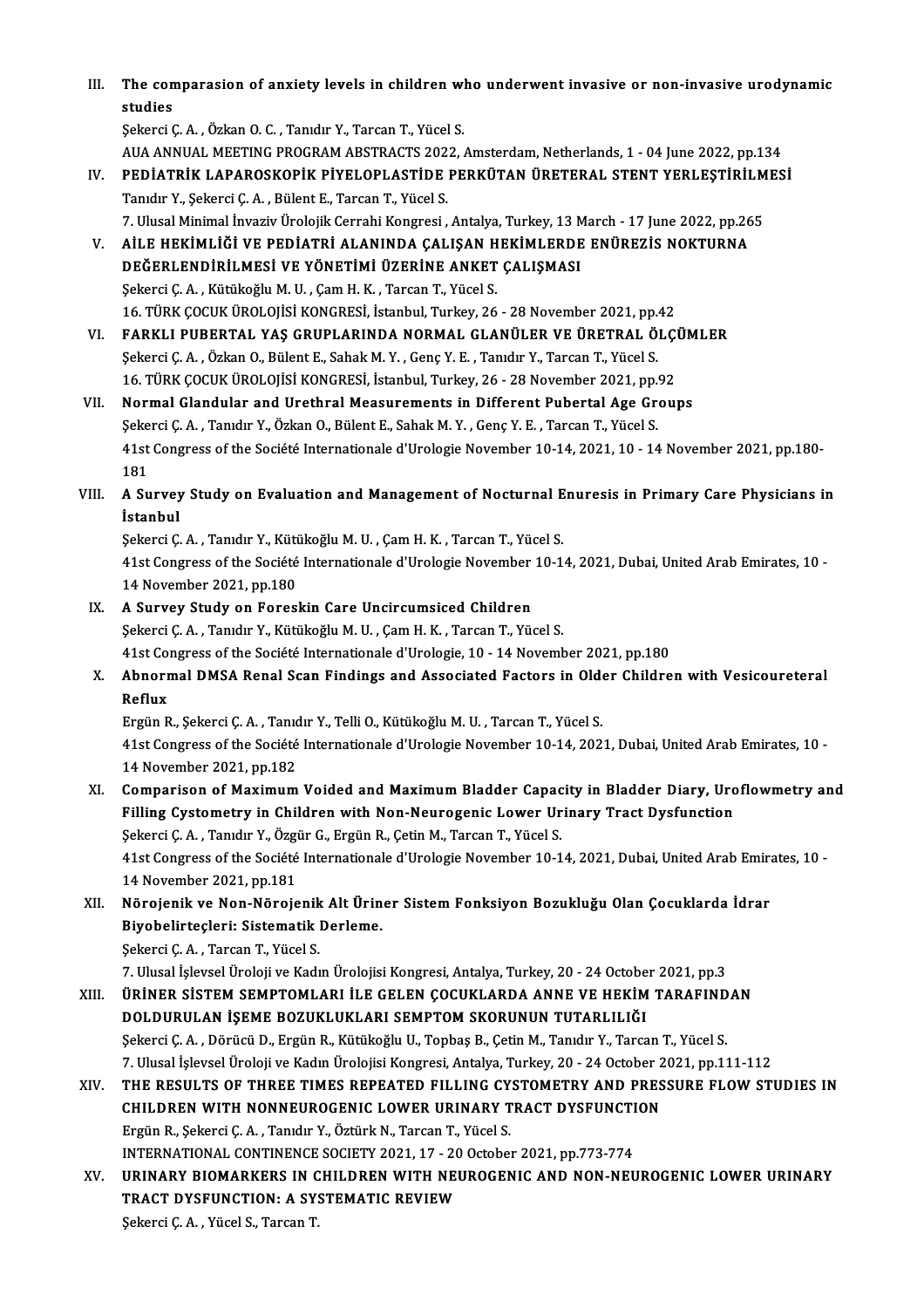International Continence Society 2021, 14 - 17 October 2021, pp.482-484<br>Voiding Siste instructualide Isame Faguade Islanen Vesiko instansl

- XVI. Voiding Sistoüretrografide İşeme Fazında İzlenen Vezikoüreteral Reflü Renal Skar Riskini Yükseltir. International Continence Society 2021, 14 - 17 October 2021, pp.482-484<br>Voiding Sistoüretrografide İşeme Fazında İzlenen Vezikoüreteral Re<br>Ergün R., Şekerci Ç. A. , Tanıdır Y., Telli O., Kütükoğlu M.U. , Tarcan T., Yücel S 5.UlusalÜrolojikCerrahiKongresiOnline,Antalya,Turkey,7 -15November 2020,pp.184 Ergün R., Şekerci Ç. A. , Tanıdır Y., Telli O., Kütükoğlu M. U. , Tarcan T., Yücel S.<br>5.Ulusal Ürolojik Cerrahi Kongresi Online, Antalya, Turkey, 7 - 15 November 2020, pp.184<br>XVII. Non Nörojenik Alt Üriner Sistem Disfonksi
- 5.Ulusal Ürolojik Cerrahi Kongresi Online, Antalya, Turkey, 7 15 November 2020, pp.184<br>Non Nörojenik Alt Üriner Sistem Disfonksiyonu Olan Çocuklarda İşeme Günlüğü, Üroflowı<br>Dolum Sistometrisinde Maksimum İşeme Hacimleri Karşılaştırılması.<br>Şekerci Ç. A. , Tanıdır Y., Özgür G., Çetin M., Ergün R., Tarcan T., Yücel S. Dolum Sistometrisinde Maksimum İşeme Hacimleri ve Maksimum Mesane Kapasitelerinin

5.UlusalÜrolojikCerrahiKongresiOnline,Antalya,Turkey,7 -15November 2020,pp.179-170 Şekerci Ç. A. , Tanıdır Y., Özgür G., Çetin M., Ergün R., Tarcan T., Yücel S.<br>5.Ulusal Ürolojik Cerrahi Kongresi Online, Antalya, Turkey, 7 - 15 November 2020, pp.179-170<br>XVIII. Sünnetsiz Çocuklarda Sünnet Derisi Bakımı il

- 5.Ulusal Ürolojik Cerrahi Kongresi Online, Antalya, Turkey, 7<br>Sünnetsiz Çocuklarda Sünnet Derisi Bakımı ile İlgili H<br>Şekerci Ç. A. , Tanıdır Y., Kütükoğlu M. U. , Çam H. K. , Yücel S.<br>5 Husal Ürolojik Cerrahi Kongresi Onli Sünnetsiz Çocuklarda Sünnet Derisi Bakımı ile İlgili Hekimler Arasında Anket Çalışması<br>Şekerci Ç. A. , Tanıdır Y., Kütükoğlu M. U. , Çam H. K. , Yücel S.<br>5.Ulusal Ürolojik Cerrahi Kongresi Online, Antalya, Turkey, 7 Novemb Sekerci Ç. A. , Tanıdır Y., Kütükoğlu M. U. , Çam H. K. , Yücel S.<br>5.Ulusal Ürolojik Cerrahi Kongresi Online, Antalya, Turkey, 7 November - 15 December 2020, pp.1<br>XIX. Inter- and intra-observer reliability assessment o
- 5.Ulusal Ürolojik Cerrahi Kongre<br>Inter- and intra-observer re<br>Şekerci Ç.A. , Tanıdır Y., Yücel S.<br>EAU 2020. Amsterdam, Natharla Inter- and intra-observer reliability assessment of urof.<br>Şekerci Ç. A. , Tanıdır Y., Yücel S.<br>EAU 2020, Amsterdam, Netherlands, 17 - 21 July 2020, pp.965<br>Bilataral Hidrourataranafragun Nadir Bir Sababi
- Sekerci Ç. A. , Tanıdır Y., Yücel S.<br>EAU 2020, Amsterdam, Netherlands, 17 21 July 2020, <sub>I</sub><br>XX. Bilateral Hidroureteronefrozun Nadir Bir Sebebi EAU 2020, Amsterdam, Netherlands, 17 - 21 July 2020, pp.965<br>Bilateral Hidroureteronefrozun Nadir Bir Sebebi<br>Çiçek N., Dündar H., Sak M., Bodur E., Güven S., Yıldız N., Tokuç G., Gökce İ., Şekerci Ç. A. , Alpay H.<br>7. Marmar Bilateral Hidroureteronefrozun Nadir Bir Sebebi<br>Çiçek N., Dündar H., Sak M., Bodur E., Güven S., Yıldız N., Tokuç G., Gökce İ., Şeker<br>7. Marmara Pediatri Kongresi, İstanbul, Turkey, 20 - 22 February 2020, pp.217<br>Miyalodian Çiçek N., Dündar H., Sak M., Bodur E., Güven S., Yıldız N., Tokuç G., Gökce İ., Şekerci Ç. A. , Alpay H.<br>7. Marmara Pediatri Kongresi, İstanbul, Turkey, 20 - 22 February 2020, pp.217<br>XXI. Miyelodisplazili Çocuklarda Ge
- 7. Marmara Pedi<br><mark>Miyelodisplazi</mark><br>RiskFaktörleri<br><sup>Tonrok T. Seban</sup> Miyelodisplazili Çocuklarda Genişlemiş SpektrumluBeta-Laktamaz Üreten Bakteriürin<br>RiskFaktörleri<br>Toprak T., Şahan A., Sulukaya M., Garayev A., Şekerci Ç. A. , Tanıdır Y., Yücel S., Akbal C., Tarcan T.<br>15. Türk Cosuk Ürelej

RiskFaktörleri<br>Toprak T., Şahan A., Sulukaya M., Garayev A., Şekerci Ç. A. , Tanıdır Y., Yücel S., Akbal C., Tarcan T.<br>15. Türk Çocuk Ürolojisi Kongresi, Antalya, Turkey, 29 November - 01 December 2019, pp.51

Toprak T., Şahan A., Sulukaya M., Garayev A., Şekerci Ç. A. , Tanıdır Y., Yücel S., Akbal C., Tarcan T.<br>15. Türk Çocuk Ürolojisi Kongresi, Antalya, Turkey, 29 November - 01 December 2019, pp.51<br>XXII. SS53 TEMİZ ARALIKL 15. Türk Çocuk Ürolojisi Kongresi, Antalya, Turkey, 29 November - 01 December 2019, pp.51<br>SS53 TEMİZ ARALIKLI KATETERİZASYON YAPAN MİYELODİSPLAZİLİ ÇOCUKLARDAG<br>SPEKTRUMLU BETA-LAKTAMAZ ÜRETEN BAKTERİÜRİNİN KLİNİK RİSKFAKTÖ SS53 TEMİZ ARALIKLI KATETERİZASYON YAPAN MİYELODİSPLAZİLİ ÇOCUKLARDAGENİ<br>SPEKTRUMLU BETA-LAKTAMAZ ÜRETEN BAKTERİÜRİNIN KLINIK RISKFAKTÖRLERI<br>TOPRAK T., ŞAHAN A., SULUKAYA M., GARAYEV A., ŞEKERCİ Ç. A. , TANIDIR Y., AKBAL C SPEKTRUMLU BETA-LAKTAMAZ ÜRETEN BAKTERİÜRİNİN KLİNİK RİSKFAKTÖRLERİ<br>TOPRAK T., ŞAHAN A., SULUKAYA M., GARAYEV A., ŞEKERCİ Ç. A. , TANIDIR Y., AKBAL C., TARCAN<br>6. Ulusal İşlevsel Üroloji ve Kadın Ürolojisi Kongresi, Antalya TOPRAK T., ŞAHAN A., SULUKAYA M., GARAYEV A., ŞEKERCİ Ç. A. , TANIDIR Y., AKBAL C., TARCAN T.<br>6. Ulusal İşlevsel Üroloji ve Kadın Ürolojisi Kongresi, Antalya, Turkey, 2 - 06 October 2019, pp.68<br>XXIII. SS54 MİYELODİSPLA

6. Ulusal İşlevsel Üroloji ve Kadın Ürolojisi Kongresi, Antalya, Turkey, 2 - 06 October 2019, pp.68<br>SS54 MİYELODİSPLAZİLİ YENİDOĞANLARDA PRİMER ONARIM ÖNCESİ ALT ÜRİNERSİSTEM<br>FONKSİYONLARININ DEĞERLENDİRİLMESİ SS54 MİYELODİSPLAZİLİ YENİDOĞANLARDA PRİMER ONARIM ÖNCESİ ALTAN KIRININ DEĞERLENDİRİLMESİ<br>FONKSİYONLARININ DEĞERLENDİRİLMESİ<br>ERGÜN R., ŞEKERCİ Ç.A. , ŞENOL M., YILDIZ D., KAHVECİ H., TANIDIR Y., TARCAN T.<br>6 Hivesi İslamal FONKSİYONLARININ DEĞERLENDİRİLMESİ<br>ERGÜN R., ŞEKERCİ Ç. A. , ŞENOL M., YILDIZ D., KAHVECİ H., TANIDIR Y., TARCAN T.<br>6. Ulusal İşlevsel Üroloji ve Kadın Ürolojisi Kongresi, Antalya, Turkey, 2 - 06 October 2019, pp.69<br>TEMİZ

- XXIV. TEMİZ ARALIKLI KATETERİZASYON YAPAN MİYELODİSPLAZİLİ ÇOCUKLARDA GENİŞLEMİŞ 6. Ulusal İşlevsel Üroloji ve Kadın Ürolojisi Kongresi, Antalya, Turkey, 2 - 06 October 2019, pp.69<br>TEMİZ ARALIKLI KATETERİZASYON YAPAN MİYELODİSPLAZİLİ ÇOCUKLARDA GENİŞ!<br>SPEKTRUMLU BETA-LAKTAMAZ ÜRETEN BAKTERİÜRİNİN KLİNİ TEMİZ ARALIKLI KATETERİZASYON YAPAN MİYELODİSPLAZİLİ ÇOCUKLARDA GEN<br>SPEKTRUMLU BETA-LAKTAMAZ ÜRETEN BAKTERİÜRİNİN KLİNİK RİSK FAKTÖRLEI<br>TOPRAK T., Şahan A., Sulukaya M., GARAYEV A., Sekerci Ç. A. , Tanidir Y., AKBAL C., TA SPEKTRUMLU BETA-LAKTAMAZ ÜRETEN BAKTERİÜRİNİN KLİNİK RİSK FAKTÖRLERİ<br>TOPRAK T., Şahan A., Sulukaya M., GARAYEV A., Sekerci Ç. A. , Tanidir Y., AKBAL C., TARCAN T.<br>6. ULUSAL İŞLEVSEL ÜROLOJİ ve KADIN ÜROLOJİSİ KONGRESİ, Ant TOPRAK T., Şahan A., Sulukaya M., GARAYEV A., Sekerci Ç. A. , Tanidir Y., AKBAL C., TARCAN T.<br>6. ULUSAL İŞLEVSEL ÜROLOJİ ve KADIN ÜROLOJİSİ KONGRESİ, Antalya, Turkey, 2 - 06 October 2019<br>XXV. Sıçanlarda Testisin Deneysel İ
- 6. ULUSAL İŞLEVSEL ÜROLOJİ ve KADIN ÜROLOJİSİ KONGRESİ, Antalya, Turkey, 2 06 October 2019<br>Sıçanlarda Testisin Deneysel İskemi / Reperfüzyon Hasarında Ellagic Asit'in Koruyucu Etki<br>ŞEKERCİ Ç. A. , AYDIN H. R. , LİVAOĞLU Sıçanlarda Testisin Deneysel İskemi / Reperfüzyon Hasarında Ellagic Asit'in<br>ŞEKERCİ Ç. A. , AYDIN H. R. , LİVAOĞLU A., TOPRAK T., GÜÇTAŞ A. Ö. , KARTAL S., AŞÇI S.<br>4. Ürolojik Cerrahi Kongresi, Antalya, Turkey, 31 October ŞEKERCİ Ç. A. , AYDIN H. R. , LİVAOĞLU A., TOPRAK T., GÜÇTAŞ A. Ö. , KARTAL S., AŞÇI S. S. , TANIDIR Y.<br>4. Ürolojik Cerrahi Kongresi, Antalya, Turkey, 31 October - 04 November 2018, pp.148<br>XXVI. MP26-19: Computed Tomograph

4. Ürolojik Cerrahi <mark>K</mark><br>MP26-19: Comput<br>Nephrolithotomy<br>TANIDIB V. CABAVI MP26-19: Computed Tomography Can Predict Positive Stone Cultu<br>Nephrolithotomy<br>TANIDIR Y., GARAYEV A., ŞAHAN A., ŞENER T. E. , ŞEKERCİ Ç. A. , ŞİMŞEK F.<br>26th World Congress of Endourology, Paris, Eranço 20, 24 Santambar 20 Nephrolithotomy<br>TANIDIR Y., GARAYEV A., ŞAHAN A., ŞENER T. E. , ŞEKERCİ Ç. A. , ŞİMŞEK F.<br>36th World Congress of Endourology, Paris, France, 20 - 24 September 2018

- TANIDIR Y., GARAYEV A., ŞAHAN A., ŞENER T. E., ŞEKERCİ Ç. A., ŞİMŞEK F.<br>36th World Congress of Endourology, Paris, France, 20 24 September 2018<br>XXVII. UP5-49: Emphysematous Pyelonephritis: Do We Still Have To Fear of It? 36th World Congress of Endourology, Paris, France, 20 - 24 September 2018<br>UP5-49: Emphysematous Pyelonephritis: Do We Still Have To Fear of It?<br>TANIDIR Y., GARAYEV A., ALLAHVERDIYEV E., ŞEKERCİ Ç. A. , ŞENER T. E. , ŞİMŞEK UP5-49: Emphysematous Pyelonephritis: Do We Still Have To Fear of<br>TANIDIR Y., GARAYEV A., ALLAHVERDIYEV E., ŞEKERCİ Ç. A. , ŞENER T. E. , ŞİM<br>36th World Congress of Endourology, Paris, France, 20 - 24 September 2018<br>UP4 26 36th World Congress of Endourology, Paris, France, 20 - 24 September 2018
- TANIDIR Y., GARAYEV A., ALLAHVERDIYEV E., ŞEKERCİ Ç. A. , ŞENER T. E. , ŞİMŞEK F.<br>36th World Congress of Endourology, Paris, France, 20 24 September 2018<br>XXVIII. UP4-26: Percutaneous Nephrolithotomy Must Be an Uneventful UP4-26: Percutaneous Nephrolithotomy Must Be an Uneventful Interventio<br>Pyelonephritis Patients with Kidney Stones<br>TANIDIR Y., GARAYEV A., ALLAHVERDIYEV E., ŞENER T. E. , ŞEKERCİ Ç. A. , ŞİMŞEK F.<br>26th Werld Congress of End Pyelonephritis Patients with Kidney Stones<br>TANIDIR Y., GARAYEV A., ALLAHVERDIYEV E., ŞENER T. E. , ŞEKERCİ Ç. A. , ŞİM<br>36th World Congress of Endourology, Paris, France, 20 - 24 September 2018<br>UP4 -21: Elevible Unatanessen

TANIDIR Y., GARAYEV A., ALLAHVERDIYEV E., ŞENER T. E., ŞEKERCİ Ç. A<br>36th World Congress of Endourology, Paris, France, 20 - 24 September 2<br>XXIX. UP4-31: Flexible Ureteroscopy in Pediatric Renal Stone Disease<br>TANIDIR V. ÖZK 36th World Congress of Endourology, Paris, France, 20 - 24 September 2018<br>UP4-31: Flexible Ureteroscopy in Pediatric Renal Stone Disease<br>TANIDIR Y., ÖZKAN O. C., ŞEKERCİ Ç. A., ŞENER T. E., AKBAL C., ŞİMŞEK F. 36th World Congress of Endourology, Paris, France, 20 - 24 September 2018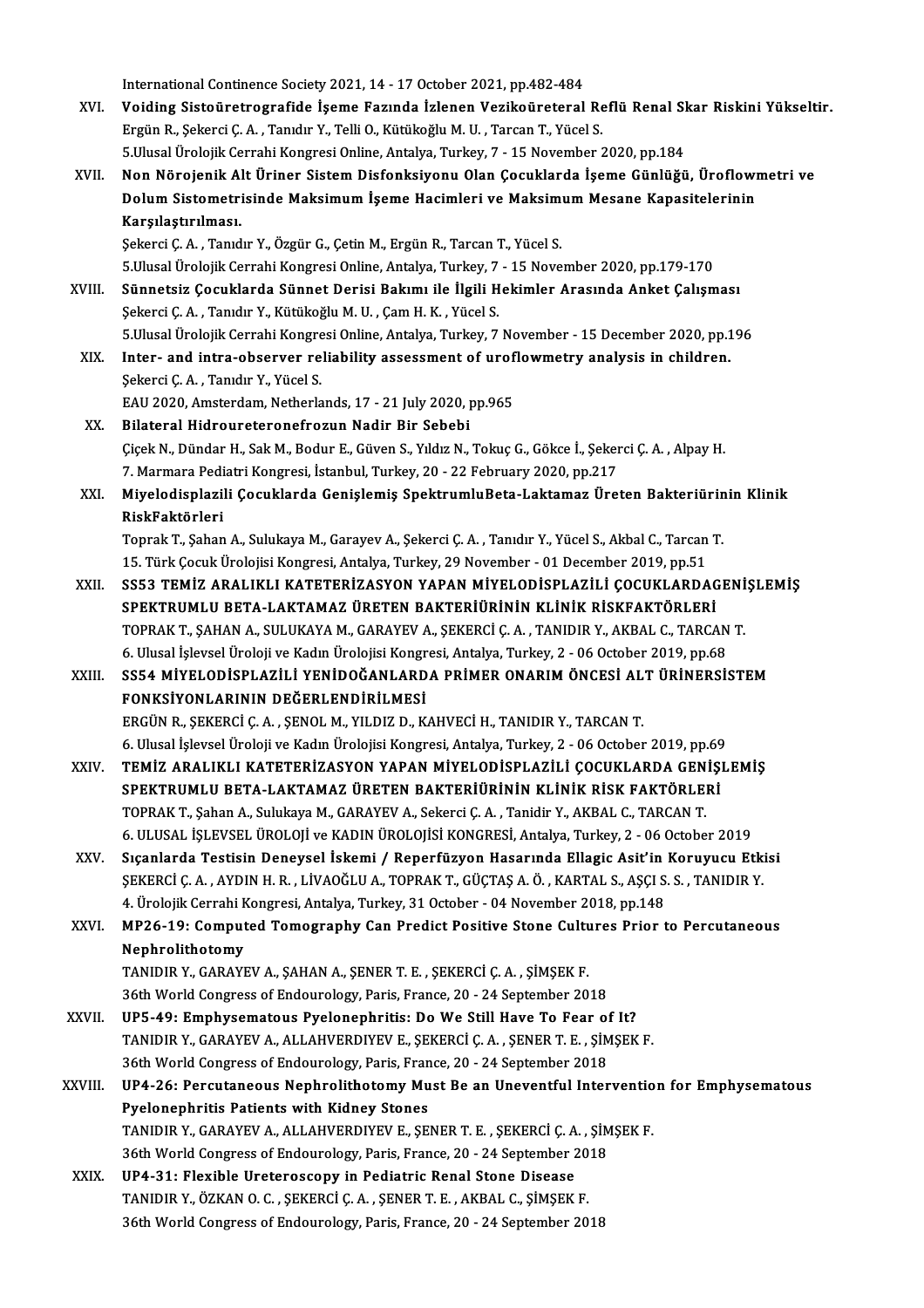| XXX.         | Percutaneous Nephrolithotomy Must Be an Uneventful Intervention for Emphysematous                         |
|--------------|-----------------------------------------------------------------------------------------------------------|
|              | <b>Pyelonephritis Patients with Kidney Stones</b>                                                         |
|              | TANIDIR Y., GARAYEV A., ALLAHVERDIYEV E., ŞENER T. E. , ŞEKERCİ Ç. A. , ŞİMŞEK F.                         |
|              | 8th International Meeting Challenges in Endourology, Amsterdam, Netherlands, 17 - 19 June 2018            |
| XXXI.        | PP43: Should We Use Safety Guidewire Routinely During Ureteroscopic Stone Surgery: Mid-term               |
|              | Results of a Prospective Randomized Trial                                                                 |
|              | ŞAHİN B., ŞENER T. E., SULUKAYA M., ÖZKAN O. C., ÖZGÜR G., SARAÇOĞLU S., ŞEKERCİ Ç. A., TANIDIR Y.        |
|              | 8th International Meeting of 'Challenges in Endourology', Amsterdam, Netherlands, 17 - 19 June 2018       |
| XXXII.       | VP10: A Novel Technique of Access with 5 mm Laparoscopic Trocar for MiniPercutaneous                      |
|              | <b>Nephrolithotomy in Pediatric Patients</b>                                                              |
|              | TANIDIR Y., GARAYEV A., ASUTAY M. K. , ŞEKERCİ Ç. A. , AKBAL C., ŞİMŞEK F.                                |
|              | 8th International Meeting of 'Challenges in Endourology', Amsterdam, Netherlands, 17 - 19 June 2018       |
| XXXIII.      | PP59: Percutaneous Nephrolithotomy Must Be an Uneventful Intervention for Emphysematous                   |
|              | Pyelonephritis Patients with Kidney Stones                                                                |
|              | TANIDIR Y., GARAYEV A., ALLAHVERDİYEV E., ŞENER T. E. , ŞEKERCİ Ç. A. , ŞİMŞEK F.                         |
|              | 8th International Meeting of 'Challenges in Endourology', Amsterdam, Netherlands, 17 - 19 June 2018       |
| XXXIV.       | PP32: Computed Tomography Can Predict Positive Stone Cultures Prior to Percutaneous                       |
|              | Nephrolithotomy --                                                                                        |
|              | TANIDIR Y., GARAYEV A., ŞAHAN A., ŞENER T. E., ŞEKERCİ Ç. A., ŞİMŞEK F.                                   |
|              | 8th International Meeting of 'Challenges in Endourology', Amsterdam, Netherlands, 17 - 19 June 2018       |
| XXXV.        | Should We Use Safety Guidewire Routinely During Ureteroscopic Stone Surgery: Mid-term Results of          |
|              | a Prospective Randomized Trial                                                                            |
|              | ŞAHİN B., ŞENER T. E., SULUKAYA M., ÖZKAN O. C., ÖZGÜR G., SARAÇOĞLU S., ŞEKERCİ Ç. A., TANIDIR Y.        |
|              | THE TALENTS, Paris, France, 5 - 07 April 2018                                                             |
| <b>XXXVI</b> | SS047 - Pediatrik böbrek taşı tedavisinde fleksible üreteroskopi deneyimimiz.                             |
|              | TANIDIR Y., ÖZKAN O. C., ŞEKERCİ Ç. A., ŞENER T. E., AKBAL C., ŞİMŞEK F.                                  |
|              | 5. Ulusal Minimal İnvaziv Ürolojik Cerrahi Kongresi, Antalya, Turkey, 1 - 04 March 2018                   |
| XXXVII.      | SS046 - Güvenlik kılavuz teli üreteroskopik taş cerrahisinde rutin kullanılmalı mı? Prospektif            |
|              | randomize calisma.                                                                                        |
|              | ŞAHİN B., ŞENER T. E., SULUKAYA M., ÖZKAN O. C., ÖZGÜR G., SARAÇOĞLU S., ŞEKERCİ Ç. A., TANIDIR Y.        |
|              | 5. Ulusal Minimal İnvaziv Ürolojik Cerrahi Kongresi, Antalya, Turkey, 1 - 04 March 2018                   |
| XXXVIII.     | Pediatrik Böbrek Taşı Tedavisinde Fleksible Üreteroskopi Deneyimimiz                                      |
|              | TANIDIR Y., ÖZKAN O. C., ŞEKERCİ Ç. A., ŞENER T. E., AKBAL C., ŞİMŞEK F.                                  |
|              | 5. Minimal İnvaziv Ürolojik Cerrahi Kongresi, Antalya, Turkey, 1 - 04 March 2018                          |
| <b>XXXIX</b> | Güvenlik Kılavuz Teli Üreteroskopik Taş Cerrahisinde Rutin Kullanılmalı Mı? Prospektif Randomize          |
|              | Çalışma                                                                                                   |
|              | ŞAHİN B., ŞENER T. E., SULUKAYA M., ÖZKAN O. C., ÖZGÜR G., SARAÇOĞLU S., ŞEKERCİ Ç. A., TANIDIR Y.        |
|              | 5. Minimal İnvaziv Ürolojik Cerrahi Kongresi, Antalya, Turkey, 1 - 04 March 2018                          |
| XL.          | MIYELODİSPLAZİLİ ÇOCUKLARDA TEKRARLAYAN İNTRADETRUSOR BOTULİNUM TOKSİN A                                  |
|              | ENJEKSİYONUNUN MESANE DİNAMİKLERİ ÜZERİNE ETKİSİ                                                          |
|              | ŞEKERCİ Ç. A., TANIDIR Y., Garayev A., AKBAL C., TARCAN T., ŞİMŞEK F.                                     |
|              | 14. Türk Çocuk Ürolojisi Kongresi, Antalya, Turkey, 30 November - 02 December 2017                        |
| XLI.         | MİYELODİSPLAZİLİ ÇOCUKLARDA BOTULİNUM NÖROTOKSİN A İLE NÖROJENİK DETRUSOR AŞIRI                           |
|              | AKTİVİTE TEDAVİSİNDE İDRARDA BEYİN TÜREVLİ NÖROTROFİK FAKTÖR DÜZEYİNİN MESANE                             |
|              | DİNAMİKLERİNİ ÖNGÖRMEDEKİ ETKİNLİĞİ                                                                       |
|              | ŞEKERCİ Ç. A., TANIDIR Y., TOP T., İşbilen Başok B., İŞMAN F. K., ŞİMŞEK F., AKBAL C., TARCAN T.          |
|              | 14. Türk Çocuk Ürolojisi Kongresi, Antalya, Turkey, 30 November - 02 December 2017                        |
| XLII.        | MİYELODİSPLAZİLİ ÇOCUKLARDA BOTULİNUM NÖROTOKSİN A İLE NÖROJENİK DETRUSORAŞIRI                            |
|              | AKTIVITE TEDAVISINDE IDRARDA NÖTROFIL JELATINAZ ILIŞKILI LIPOKALININ DÜZEYININ MESANE                     |
|              | DİNAMİKLERİNİ ÖNGÖRME ETKİNLİĞİ                                                                           |
|              | Tanidir Y., Sekerci Ç. A., Talibzade F., TOPRAK T., Basok B. I., Isman F., Simsek F., TARCAN T., AKBAL C. |
|              |                                                                                                           |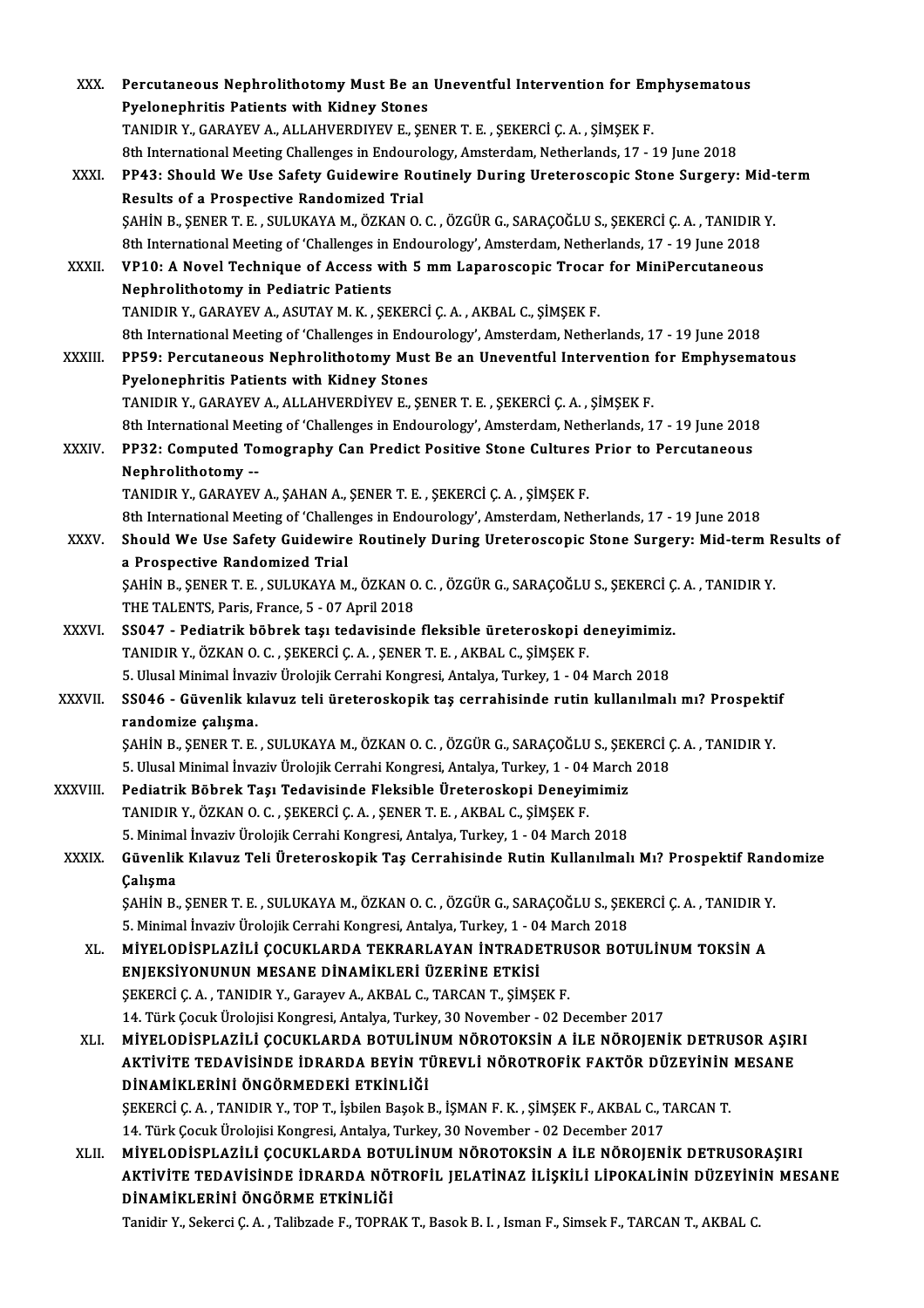14. Türk Çocuk Ürolojisi Kongresi, Antalya, Turkey, 30 November - 02 December 2017<br>SP1. 7. Podiatrik Ve Erickin Konienital Üreterenelyik Bileske Derliğinde Sinir

XLIII. SB1-7: Pediatrik Ve Erişkin Konjenital Üreteropelvik Bileşke Darliğinda Sinir Yoğunluğu Ve 14. Türk Çocuk Ürolojisi Kongresi, Antalya, Turkey, 30 November - 02 December 2017<br>SB1-7: Pediatrik Ve Erişkin Konjenital Üreteropelvik Bileşke Darliğinda Sini<br>Ekstrasellüler Matriks Ürünlerinin İmmünohistokimyasal Değerle SB1-7: Pediatrik Ve Erişkin Konjenital Üreteropelvik Bileşke Darliğinda Sinir Yoğunluğu Ve<br>Ekstrasellüler Matriks Ürünlerinin İmmünohistokimyasal Değerlendirilmesi<br>ŞAHİN B., KAYA C., TALİBZADE F., TANIDIR Y., ERCAN F., KER Ekstrasellüler Matriks Ürünlerinin İmmünohistokimyasal Değerlendirilmesi<br>ŞAHİN B., KAYA C., TALİBZADE F., TANIDIR Y., ERCAN F., KERVANCIOĞLU DEMİRCİ E., ŞEKER<br>ŞİMŞEK F.<br>14. Türk Çocuk Ürolojisi Kongresi, Antalya, Turkey, 3 ŞAHİN B., KAYA C., TALİBZADE F., TANIDIR Y., ERCAN F., KERVANCIOĞLU DEMİRCİ E., ŞEKERC<br>ŞİMŞEK F.<br>14. Türk Çocuk Ürolojisi Kongresi, Antalya, Turkey, 30 November - 02 December 2017, pp.25<br>SB4 .9. Cocuk Hastalarda Ürotoral D

ŞİMŞEK F.<br>14. Türk Çocuk Ürolojisi Kongresi, Antalya, Turkey, 30 November - 02 December 2017, pp.25<br>XLIV. SB4-9: Çocuk Hastalarda Üreteral Double J Stentlerde Bakteri Kolonizasyonu Anlamlı Mıdır Ve<br>Önceden Tehmin Edile 14. Türk Çocuk Ürolojisi Kongresi, .<br>SB4-9: Çocuk Hastalarda Ürete<br>Önceden Tahmin Edilebilir Mi?<br>TANIDIR V. TALİRZADE E. SEKERC Önceden Tahmin Edilebilir Mi?<br>TANIDIR Y., TALİBZADE F., SEKERCİ C. A. , İLKİ Z. A. , KEPENEKLİ KADAYIFCI E., GÖKCE İ., SİMSEK F., AKBAL C. Önceden Tahmin Edilebilir Mi?<br>TANIDIR Y., TALİBZADE F., ŞEKERCİ Ç. A. , İLKİ Z. A. , KEPENEKLİ KADAYIFÇI E., GÖKÇE İ., ŞİM<br>14. Türk Çocuk Ürolojisi Kongresi, Antalya, Turkey, 30 November - 02 December 2017, pp.72<br>SP1-6. Ür

- XLV. SB1-6: Üreteropelvik Bileşke Darlığı Olan Çocuk Ve Erişkin Hastalarda Nötrofil Jelatinaz İlişkili 14. Türk Çocuk Ürolojisi Kongresi, Antalya, Turkey, 30 November - (<br>SB1-6: Üreteropelvik Bileşke Darlığı Olan Çocuk Ve Erişkin<br>Lipokalinin Biyokimyasal Belirteç Olarak Değerlendirilmesi<br>TALİPZADE E, KAYA C, SAHİN B, TANIDI TALİBZADEF.,KAYAC.,ŞAHİNB.,TANIDIRY.,ŞEKERCİÇ.A. ,AKBAL C.,ŞİMŞEKF. 14.TürkÇocukÜrolojisiKongresi,Antalya,Turkey,30November -02December 2017,pp.24 TALİBZADE F., KAYA C., ŞAHİN B., TANIDIR Y., ŞEKERCİ Ç. A. , AKBAL C., ŞİMŞEK F.<br>14. Türk Çocuk Ürolojisi Kongresi, Antalya, Turkey, 30 November - 02 December 2017, pp.24<br>XLVI. SB4-1: Miyelodisplazili Çocuklarda Botuli
- 14. Türk Çocuk Ürolojisi Kongresi, Antalya, Turkey, 30 November 02 December 2017, pp.24<br>SB4-1: Miyelodisplazili Çocuklarda Botulinum Nörotoksin A İle Nörojenik Detrusor Aşiri Aktivite<br>Tedavisinde İdrarda Beyin Türevli Nö SB4-1: M<br>Tedavisi<br>Etkinliği<br>SEKERCİ Tedavisinde İdrarda Beyin Türevli Nörotrofik Faktör Düzeyinin Mesane Dinamiklerini Öngö<br>Etkinliği<br>ŞEKERCİ Ç. A. , TANIDIR Y., TOPRAK T., İŞBİLEN BAŞOK B., İŞMAN F. K. , ŞİMŞEK F., AKBAL C., TARCAN T.<br>14. Türk Cosuk Üreleji

Etkinliği<br>ŞEKERCİ Ç. A. , TANIDIR Y., TOPRAK T., İŞBİLEN BAŞOK B., İŞMAN F. K. , ŞİMŞEK F., AKBAL C., TARCAN T.<br>14. Türk Çocuk Ürolojisi Kongresi, Antalya, Turkey, 30 November - 02 December 2017, pp.64 SEKERCİ Ç. A. , TANIDIR Y., TOPRAK T., İŞBİLEN BAŞOK B., İŞMAN F. K. , ŞİMŞEK F., AKBAL C., TARCAN<br>14. Türk Çocuk Ürolojisi Kongresi, Antalya, Turkey, 30 November - 02 December 2017, pp.64<br>XLVII. Miyelodisplazili Çocuklard

Tedavisinde İdrarda Nötrofil Jelatinaz İlişkili Lipokalinin Düzeyinin Mesane Dinamiklerini Öngörme<br>Etkinliği Miyelodi<br>Tedavisi<br>Etkinliği<br>TANIDIP Tedavisinde İdrarda Nötrofil Jelatinaz İlişkili Lipokalinin Düzeyinin Mesane Dinamiklerini Öngör<br>Etkinliği<br>TANIDIR Y., ŞEKERCİ Ç. A. , TALİBZADE F., TOPRAK T., İŞBİLEN BAŞOK B., İŞMAN F. K. , ŞİMŞEK F., TARCAN T.,<br>AKRAL C

Etkinliği<br>TANIDIR<br>AKBAL C.<br>14 TÜPK

14.TÜRKÇOCUKÜROLOJİSİKONGRESİ,Antalya,Turkey,30 -02November 2017,vol.65

XLVIII. SB4-2: Miyelodisplazili Çocuklarda Botulinum Nörotoksin A İle Nörojenik Detrusor Aşırı Aktivite 14. TÜRK ÇOCUK ÜROLOJİSİ KONGRESİ, Antalya, Turkey, 30 - 02 November 2017, vol.65<br>SB4-2: Miyelodisplazili Çocuklarda Botulinum Nörotoksin A İle Nörojenik Detrusor Aşırı Aktivite<br>Tedavisinde İdrarda Nötrofil Jelatinaz İlişk SB4-2: M<br>Tedavisi<br>Etkinliği<br>TANIDIB Tedavisinde İdrarda Nötrofil Jelatinaz İlişkili Lipokalinin Düzeyinin Mesane Dinamiklerini Öngör<br>Etkinliği<br>TANIDIR Y., ŞEKERCİ Ç. A. , TALİBZADE F., TOPRAK T., İŞBİLEN BAŞOK B., İŞMAN F. K. , ŞİMŞEK F., TARCAN T.,<br>AKRAL C

<mark>Etkinliği</mark><br>TANIDIR<br>AKBAL C.<br>14 Türk C TANIDIR Y., ŞEKERCİ Ç. A. , TALİBZADE F., TOPRAK T., İŞBİLEN BAŞOK B., İŞMAN F. K. , ŞİMŞEH<br>AKBAL C.<br>14. Türk Çocuk Ürolojisi Kongresi, Antalya, Turkey, 30 November - 02 December 2017, pp.65<br>SS4 .1. Miyalodianlarili Cosukl

AKBAL C.<br>14. Türk Çocuk Ürolojisi Kongresi, Antalya, Turkey, 30 November - 02 December 2017, pp.65<br>XLIX. SS4-1: Miyelodisplazili Çocuklarda Tekrarlayan Intradetrusor Botulinum Toksin A Enjeksiyonunun<br>Masana Dinamiklari 14. Türk Çocuk Ürolojisi Kongresi, Anta<br>SS4-1: Miyelodisplazili Çocuklarda<br>Mesane Dinamikleri Üzerine Etkisi<br>SEKERÇİ GAL TANIDIR V. GARAYEVA SS4-1: Miyelodisplazili Çocuklarda Tekrarlayan Intradetrusor Bo<br>Mesane Dinamikleri Üzerine Etkisi<br>ŞEKERCİ Ç.A.,TANIDIR Y.,GARAYEV A.,AKBAL C.,TARCANT.,ŞİMŞEK F.<br>14 Türk Cosuk Ürelejisi Konsresi Artakıs Turkey 30 November, Mesane Dinamikleri Üzerine Etkisi<br>ŞEKERCİ Ç. A. , TANIDIR Y., GARAYEV A., AKBAL C., TARCAN T., ŞİMŞEK F.<br>14. Türk Çocuk Ürolojisi Kongresi, Antalya, Turkey, 30 November - 02 December 2017, pp.63

ŞEKERCİ Ç. A. , TANIDIR Y., GARAYEV A., AKBAL C., TARCAN T., ŞİMŞEK F.<br>14. Türk Çocuk Ürolojisi Kongresi, Antalya, Turkey, 30 November - 02 December 2017, pp.63<br>1. PEDIATRIK VE ERIŞKIN KONJENITAL URETEROPELVIK BILEŞKE DARL 14. Türk Çocuk Ürolojisi Kongresi, Antalya, Turkey, 30 November - 02 December 2017, pp.63<br>PEDIATRIK VE ERIŞKIN KONJENITAL URETEROPELVIK BILEŞKE DARLIĞINDA SINIR YOĞUNL<br>EKSTRASELLULER MATRIKS URUNLERININ IMMUNOHISTOKIMYASAL PEDIATRIK VE ERIŞKIN KONJENITAL URETEROPELVIK BILEŞKE DARLIĞINDA SINIR YOĞUNLUĞI<br>EKSTRASELLULER MATRIKS URUNLERININ IMMUNOHISTOKIMYASAL DEĞERLENDIRILMESI<br>ŞAHİN B., KAYA C., Talibzade F., TANIDIR Y., ERCAN F., KERVANCIOĞLU EKSTRAS<br>ŞAHİN B., I<br>ŞİMŞEK F.<br>14 Türk C ŞAHİN B., KAYA C., Talibzade F., TANIDIR Y., ERCAN F., KERVANCIOČ<br>ŞİMŞEK F.<br>14. Türk Çocuk Ürolojisi Kongresi, Turkey, 30 - 02 November 2017<br>PPE≤ - Proliminary, results af a prespective randomired tria

SIMSEK F.<br>14. Türk Çocuk Ürolojisi Kongresi, Turkey, 30 - 02 November 2017<br>LI. PP56 - Preliminary results of a prospective randomized trial of safety guidewire use in<br>weteressenis stane surgery: To use or not to use 14. Türk Çocuk Ürolojisi Kongresi, Turkey, 30 - 02 Novem<br>PP56 - Preliminary results of a prospective random<br>ureteroscopic stone surgery: To use or not to use<br>TANIDIR V. SAHIN R. SENER T. E. SULUKAYA M. SEKER PP56 - Preliminary results of a prospective randomized trial of safety guid<br>ureteroscopic stone surgery: To use or not to use<br>TANIDIR Y., ŞAHİN B., ŞENER T. E. , SULUKAYA M., ŞEKERCİ Ç. A. , TİNAY İ., ŞİMŞEK F.<br><sup>7th</sup> Inter ureteroscopic stone surgery: To use or not to use<br>TANIDIR Y., ŞAHİN B., ŞENER T. E. , SULUKAYA M., ŞEKERCİ Ç. A. , TİNAY İ., ŞİMŞEK F.<br>7th International Meeting Challenges in Endourology, Paris, France, 21 - 23 May 2017<br>PD TANIDIR Y., ŞAHİN B., ŞENER T. E., SULUKAYA M., ŞEKERCİ Ç. A., TİNAY İ., ŞİMŞEK F.<br>7th International Meeting Challenges in Endourology, Paris, France, 21 - 23 May 2017<br>1. PD35-07 Preliminary Results of A Prospective Random

## Tth International Meeting Challenges in Endourology, Paris<br>PD35-07 Preliminary Results of A Prospective Rand<br>Ureteroscopic Stone Surgery: To Use or Not To Use<br>TANIDIR V SAHIN R SENERT E SULUKAYA M SEKERCI TANIDIRY.,ŞAHİNB.,ŞENERT.E. ,SULUKAYAM.,ŞEKERCİÇ.A. ,TİNAYİ.,ŞİMŞEKF. Ureteroscopic Stone Surgery: To Use or Not To Use<br>TANIDIR Y., ŞAHİN B., ŞENER T. E. , SULUKAYA M., ŞEKERCİ Ç. A. , TİNAY İ., ŞİMŞEK F.<br>American Urological Association (AUA) 2017 Annual Meeting, BOSTON, United States Of Ame TANIDIR Y., ŞAHİN B., .<br>American Urological A<br>2017, vol.197, pp.665<br>Is bastanial salanins

American Urological Association (AUA) 2017 Annual Meeting, BOSTON, United States Of America, 12 - 16 May<br>2017, vol.197, pp.665<br>LIII. Is bacterial colonization of ureteral double j stent significant and predictile in childr 2017, v<br>Is bact<br>stones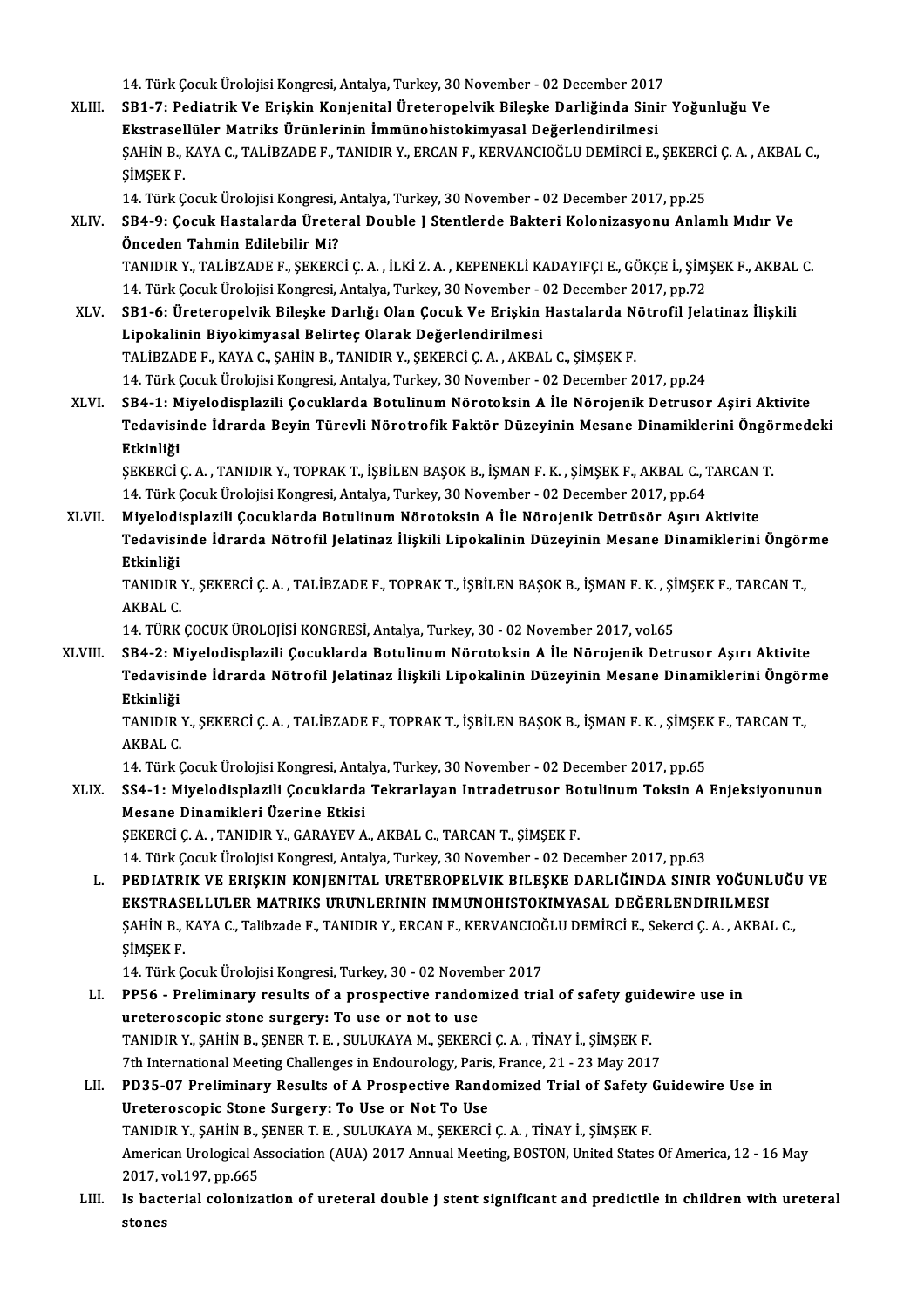AKBAL C., TANIDIR Y., TALIBZADE F., ŞEKERCİ Ç. A. , İLKİ Z. A. , KADAYIFÇI KEPENEKLİ E., GÖKÇE İ., ŞİMŞEK F.<br>ESPH 19., 22 April 2017 AKBAL C., TANIDIR Y., TA<br>ESPU, 19 - 22 April 2017<br>THE VALUE OF UPINAL AKBAL C., TANIDIR Y., TALIBZADE F., ŞEKERCİ Ç. A. , İLKİ Z. A. , KADAYIFÇI KEPENEKLİ E., GÖKÇE İ., ŞİMŞI<br>ESPU, 19 - 22 April 2017<br>LIV. THE VALUE OF URINARY BDNF LEVELS ON ASSESSMENT OF THE BOTULINUM TOXIN TYPE A

- ESPU, 19 22 April 2017<br>THE VALUE OF URINARY BDNF LEVELS ON ASSESSMENT OF THE BOTULINUM TOXIN TYPE A<br>TREATMENT FOR NEUROGENIC DETRUSOR OVERACTIVITY IN CHILDREN WITH MYELODYSPLASIA THE VALUE OF URINARY BDNF LEVELS ON ASSESSMENT OF THE BOTULINI<br>TREATMENT FOR NEUROGENIC DETRUSOR OVERACTIVITY IN CHILDREN W<br>AKBAL C., Sekerci Ç. A. , Tanidir Y., TOP T., Basok B. I. , Isman F., Simsek F., TARCAN T.<br>28th Co TREATMENT FOR NEUROGENIC DETRUSOR OVERACTIVITY IN CH<br>AKBAL C., Sekerci Ç. A. , Tanidir Y., TOP T., Basok B. I. , Isman F., Simsek F.<br>28th Congress of the ESPU, Barcelona, Spain, 19 - 22 April 2017, pp.256<br>522. A. Is Baster AKBAL C., Sekerci Ç. A. , Tanidir Y., TOP T., Basok B. I. , Isman F., Simsek F., TARCAN T.<br>28th Congress of the ESPU, Barcelona, Spain, 19 - 22 April 2017, pp.256<br>LV. S23-9: Is Bacterial Colonization Of Ureteral Double-J S
- 28th Congress of the ESP<br>S23-9: Is Bacterial Col<br>With Ureteral Stones?<br>AKRAL C. TANIDIR V. TA S23-9: Is Bacterial Colonization Of Ureteral Double-J Stents Significant And Predictable In Childre<br>With Ureteral Stones?<br>AKBAL C., TANIDIR Y., TALİBZADE F., ŞEKERCİ Ç. A. , İLKİ Z. A. , KEPENEKLİ KADAYIFÇI E., GÖKÇE İ., Ş With Ureteral Stones?<br>AKBAL C., TANIDIR Y., TALİBZADE F., ŞEKERCİ Ç. A. , İLKİ Z. A. , KEPENEKLİ KADAYIFÇI E., GÖKÇE İ., ŞİMŞEK F.<br>28th Congress of ESPU, BARSELONA, Spain, 19 - 22 April 2017, pp.254

- AKBAL C., TANIDIR Y., TALİBZADE F., ŞEKERCİ Ç. A. , İLKİ Z. A. , KEPENEKLİ KADAYIFÇI E., GÖKÇE İ., ŞİMŞEK F.<br>28th Congress of ESPU, BARSELONA, Spain, 19 22 April 2017, pp.254<br>LVI. S24-2: The Value of Urinary BDNF Levels 28th Congress of ESPU, BARSELONA, Spain, 19 - 22 April 2017, pp.254<br>S24-2: The Value of Urinary BDNF Levels on Assessment of The Botulinu<br>For Neurogenic Detrussor Overactivity in Children With Myelodysplasia<br>AKRAL G. SEKER S24-2: The Value of Urinary BDNF Levels on Assessment of The Botulinum Toxin Type *f*<br>For Neurogenic Detrussor Overactivity in Children With Myelodysplasia<br>AKBAL C., ŞEKERCİ Ç.A. , TANIDIR Y., TOP T., İŞBİLEN BAŞOK B., İŞM For Neurogenic Detrussor Overactivity in Children With Myelo<br>AKBAL C., ŞEKERCİ Ç. A. , TANIDIR Y., TOP T., İŞBİLEN BAŞOK B., İŞMAN<br>28th Congress of ESPU, BARSELONA, Spain, 19 - 22 April 2017, pp.256<br>Is bastarial selenizati AKBAL C., ŞEKERCİ Ç. A. , TANIDIR Y., TOP T., İŞBİLEN BAŞOK B., İŞMAN F. K. , ŞİMŞEK F., TARCAN T.<br>28th Congress of ESPU, BARSELONA, Spain, 19 - 22 April 2017, pp.256<br>LVII. Is bacterial colonization of oreteral double j st
- 28th Co<br>Is bacte<br>stones<br>AKRAI Is bacterial colonization of oreteral double j stent significant and predictile in childre<br>stones<br>AKBAL C., tanıdır Y., TALİBZADE F., ŞEKERCİ Ç. A. , İLKİ Z. A. , KEPENEKLİ E., GÖKÇE İ., ŞİMŞEK F.<br>ESPU 19., 22 April 2017

stones<br>AKBAL C., tanıdır Y., TALİBZADE F., ŞEKERCİ Ç. A. , İLKİ Z. A. , KEPENEKLİ E., GÖKÇE İ., ŞİMŞEK F.<br>ESPU, 19 - 22 April 2017

AKBAL C., tanıdır Y., TALİBZADE F., ŞEKERCİ Ç. A. , İLKİ Z. A. , KEPENEKLİ E., GÖKÇE İ., ŞİMŞEK F.<br>ESPU, 19 - 22 April 2017<br>LVIII. 335 - Preliminary results of a prospective randomized trial of safety guidewire use in uret ESPU, 19 - 22 April 2017<br>335 - Preliminary results of a prosp<br>stone surgery: To use or not to use<br>TANIDIB V, SAHIN B, SENER T. E., SIH H 335 - Preliminary results of a prospective randomized trial of safety guide<br>stone surgery: To use or not to use<br>TANIDIR Y., ŞAHİN B., ŞENER T. E. , SULUKAYA M., ŞEKERCİ Ç. A. , TİNAY İ., ŞİMŞEK F.<br>22nd Annual FAU Congress

stone surgery: To use or not to use<br>TANIDIR Y., ŞAHİN B., ŞENER T. E. , SULUKAYA M., ŞEKERCİ Ç. A. , TİNAY İ., ŞİMŞEK F.<br>32nd Annual EAU Congress, Londrina, Brazil, 24 - 28 March 2017, vol.16, pp.583-585

- TANIDIR Y., ŞAHİN B., ŞENER T. E. , SULUKAYA M., ŞEKERCİ Ç. A. , TİNAY İ., ŞİMŞEK F.<br>32nd Annual EAU Congress, Londrina, Brazil, 24 28 March 2017, vol.16, pp.583-585<br>LIX. 465 Evaluation of Urinary Neutrophil Gelatinase 32nd Annual EAU Congress, Londrina, Brazil, 24 - 28 March 2017, v<br>465 - Evaluation of Urinary Neutrophil Gelatinase-Associate<br>and Adult Patients with Ureteropelvic Junction Obstruction<br>TALIPZADE E, KAVA C, SAHIN P, TANIDIP 465 - Evaluation of Urinary Neutrophil Gelatinase-Associated Lipocalin and Adult Patients with Ureteropelvic Junction Obstruction<br>TALİBZADE F., KAYA C., ŞAHİN B., TANIDIR Y., ŞEKERCİ Ç. A. , AKBAL C., ŞİMŞEK F.<br>22nd Annual and Adult Patients with Ureteropelvic Junction Obstruction<br>TALİBZADE F., KAYA C., ŞAHİN B., TANIDIR Y., ŞEKERCİ Ç. A. , AKBAL C., ŞİMŞEK F.<br>32nd Annual EAU Congress, Londrina, Brazil, 24 - 28 March 2017, vol.16, pp.804-805 TALİBZADE F., KAYA C., ŞAHİN B., TANIDIR Y., ŞEKERCİ Ç. A. , AKBAL C., ŞİMŞEK F.<br>32nd Annual EAU Congress, Londrina, Brazil, 24 - 28 March 2017, vol.16, pp.804-805<br>LX. 476 - The Value of Urinary BDNF Levels on Assessme
- 32nd Annual EAU Congress, Londrina, Brazil, 24 28 March 2017, vol.16, pp.804<br>476 The Value of Urinary BDNF Levels on Assessment of The Botulin<br>for Neurogenic Detrusor Overactivity in Children with Myelodysplasia<br>SEKERC 476 - The Value of Urinary BDNF Levels on Assessment of The Botulinum Toxin Type A<br>for Neurogenic Detrusor Overactivity in Children with Myelodysplasia<br>ŞEKERCİ Ç. A. , TANIDIR Y., TOP T., İŞBİLEN BAŞOK B., İŞMAN F. K. , Şİ for Neurogenic Detrusor Overactivity in Children with Myelodysplasia<br>ŞEKERCİ Ç. A. , TANIDIR Y., TOP T., İŞBİLEN BAŞOK B., İŞMAN F. K. , ŞİMŞEK F., AKBAL<br>32nd Annual EAU Congress, Londrina, Brazil, 24 - 28 March 2017, vol. 32nd Annual EAU Congress, Londrina, Brazil, 24 - 28 March 2017, vol.16, pp 823-824
- LXI. SS81 Sıçan testisinden deneysel olarak oluşturulmuş iskemi/reperfüzyon hasarinda trombositten<br>zengin plazmanin koruyucu etkisi SS81 - Sıçan testisinden deneysel olarak oluşturulmuş iskemi/reperfüzyon hasarında tı<br>zengin plazmanın koruyucu etkisi<br>ŞEKERCİ Ç. A. , TANIDIR Y., ŞENER T. E. , ŞENER G., ÇEVİK Ö., YARAT A., TÜZENER B. A. , ÇETİNEL Ş.,<br>KER zengin plazmanin koruyucu etkisi<br>ŞEKERCİ Ç. A. , TANIDIR Y., ŞENER T. E. , ŞENI<br>KERVANCIOĞLU DEMİRCİ E., ŞAHAN A., et al.<br>2. Ulucel Ürelejik Cerreki Konsresi, Antalya 7 ŞEKERCİ Ç. A. , TANIDIR Y., ŞENER T. E. , ŞENER G., ÇEVİK Ö., YARAT A., TÜZE<br>KERVANCIOĞLU DEMİRCİ E., ŞAHAN A., et al.<br>3. Ulusal Ürolojik Cerrahi Kongresi, Antalya, Turkey, 2 - 06 November 2016<br>SS68 - Eriskin bastalarda ün KERVANCIOĞLU DEMİRCİ E., ŞAHAN A., et al.<br>3. Ulusal Ürolojik Cerrahi Kongresi, Antalya, Turkey, 2 - 06 November 2016<br>LXII. SS68 - Erişkin hastalarda üreteral double J stentlerde bakteri kolonizasyonu anlamli midir ve<br>önc 3. Ulusal Ürolojik Cerrahi Kongresi, Antalya, Turkey, 2 - 06 November 2016

## SS68 - Erişkin hastalarda üreteral double J stentlerde bakteri kolonizasyonu anlamli midir ve<br>önceden tahmin edilebilir mi?<br>TANIDIR Y., TALIBZADE F., ŞAHAN A., GARAYEV A., SULUKAYA M., ŞENER T. E. , ŞEKERCİ Ç. A. , AKBAL C <mark>önceden tahmi</mark><br>TANIDIR Y., TAL<br>ÇAM H. K. , et al.<br>2. Ulusal Üraleiil TANIDIR Y., TALIBZADE F., ŞAHAN A., GARAYEV A., SULUKAYA M., ŞENER T.<br>ÇAM H. K. , et al.<br>3. Ulusal Ürolojik Cerrahi Kongresi, Antalya, Turkey, 2 - 06 November 2016<br>B. 37 Myalodisplarili, sosuklarda tekrarlayan, intradetrus

## CAM H. K. , et al.<br>3. Ulusal Ürolojik Cerrahi Kongresi, Antalya, Turkey, 2 - 06 November 2016<br>LXIII. P 37 Myelodisplazili çocuklarda tekrarlayan intradetrusor onabotulinum toksin A enjeksiyonunun<br>mesane dinamikleri üze 3. Ulusal Ürolojik Cerrahi Kongresi, An<br>P 37 Myelodisplazili çocuklarda te<br>mesane dinamikleri üzerine etkisi<br>SEKERCİ C A - TANIDIR Y - CARAVEV / P 37 Myelodisplazili çocuklarda tekrarlayan intradetrusor onabomesane dinamikleri üzerine etkisi<br>ŞEKERCİ Ç.A.,TANIDIR Y., GARAYEV A., TARCAN T., ŞİMŞEK F., AKBAL C.<br>2. Ürelejk Cerrebi Kongresi, Antalya Turkey, 2., 06 Nevem mesane dinamikleri üzerine etkisi<br>ŞEKERCİ Ç. A. , TANIDIR Y., GARAYEV A., TARCAN T., ŞİMŞEK F., AKBAL C.<br>3. Ürolojk Cerrahi Kongresi, Antalya, Turkey, 2 - 06 November 2016, pp.273-274<br>SS 69 Eriskin hastalarda üreteral daub

## ŞEKERCİ Ç. A. , TANIDIR Y., GARAYEV A., TARCAN T., ŞİMŞEK F., AKBAL C.<br>3. Ürolojk Cerrahi Kongresi, Antalya, Turkey, 2 - 06 November 2016, pp.273-274<br>LXIV. SS 68 Erişkin hastalarda üreteral double j stentlerde bakteri ko 3. Ürolojk Cerrahi Kongresi, Anta<br>SS 68 Erişkin hastalarda üret<br>önceden tahmin edilebilir mi<br>TANIDIR V. TALİRZADE E. SAHA SS 68 Erişkin hastalarda üreteral double j stentlerde bakteri kolonizasyonu anlamlı mıdır ve<br>önceden tahmin edilebilir mi<br>TANIDIR Y., TALİBZADE F., ŞAHAN A., GARAYEV A., SULUKAYA M., ŞENER T. E. , ŞEKERCİ Ç. A. , AKBAL C.,

<mark>önceden tahmi</mark><br>TANIDIR Y., TAL<br>ÇAM H. K. , et al.<br>2. Üneleik Cerrel TANIDIR Y., TALİBZADE F., ŞAHAN A., GARAYEV A., SULUKAYA M., ŞENER T. E. , ŞI<br>ÇAM H. K. , et al.<br>3. Ürolojk Cerrahi Kongresi, Antalya, Turkey, 2 - 06 November 2016, pp.148-149<br>VS 19 Mini porkütan nefrelitetemi giriş yolu i

CAM H. K. , et al.<br>3. Ürolojk Cerrahi Kongresi, Antalya, Turkey, 2 - 06 November 2016, pp.148-149<br>LXV. VS 19 Mini perkütan nefrolitotomi giriş yolu için yeni bir seçenek 5 mm lik laparoskopik trokar<br>TANIDIR V. SEKERCİ 3. Ürolojk Cerrahi Kongresi, Antalya, Turkey, 2 - 06 Novembe<br>VS 19 Mini perkütan nefrolitotomi giriş yolu için yeni<br>TANIDIR Y., ŞEKERCİ Ç. A. , GARAYEV A., AKBAL C., ŞİMŞEK F.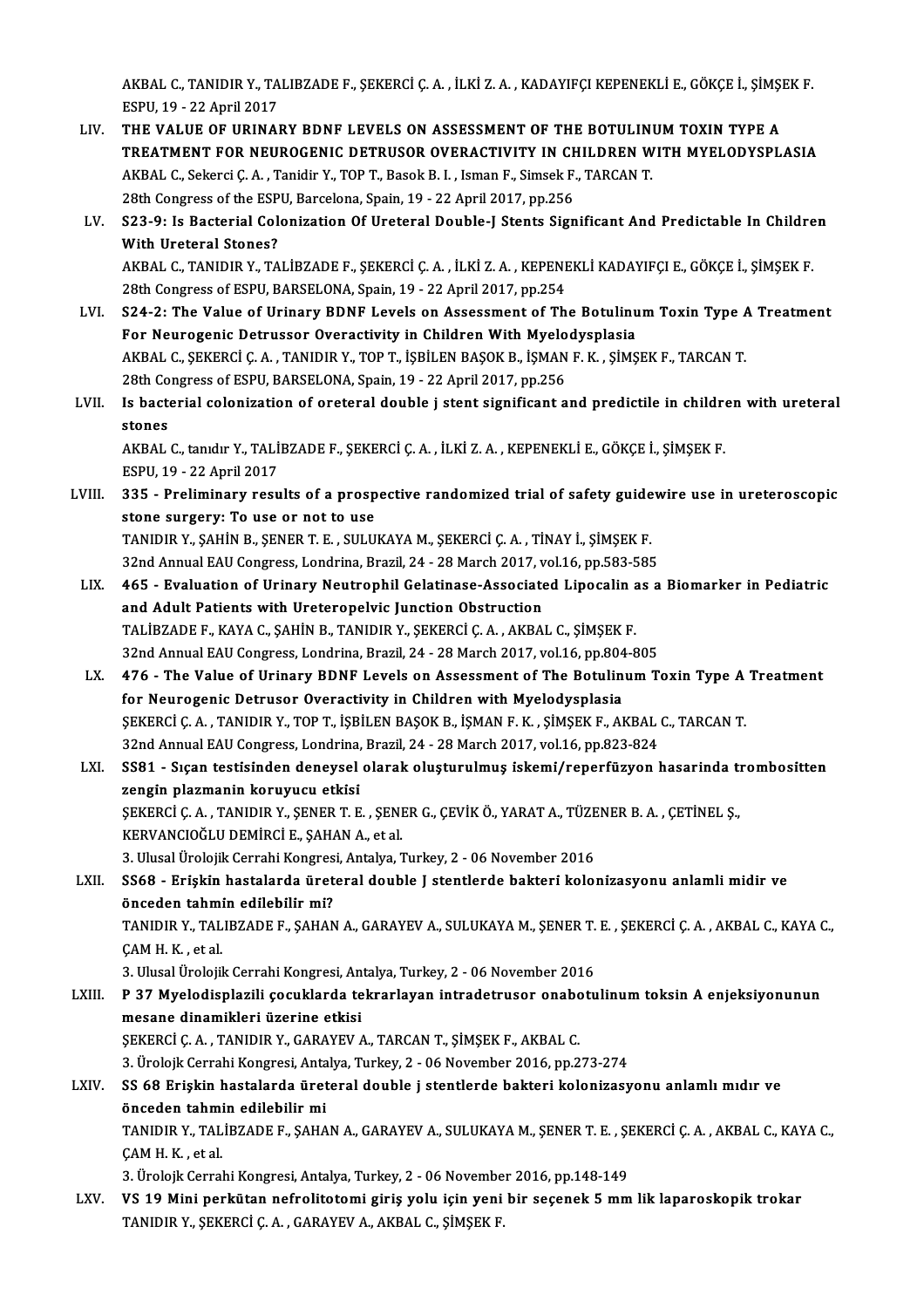3. Ürolojk Cerrahi Kongresi, Antalya, Turkey, 2 - 06 November 2016, pp.210-211

3. Ürolojk Cerrahi Kongresi, Antalya, Turkey, 2 - 06 November 2016, pp.210-211<br>LXVI. SP 100 Üreteropelvik bileşke darlığı olan çocuk ve erişkin hastalarda nötrofil jelatinaz ilişkili 3. Ürolojk Cerrahi Kongresi, Antalya, Turkey, 2 - 06 November 201<br>SP 100 Üreteropelvik bileşke darlığı olan çocuk ve erişkin<br>lipokalin in biyokimyasal belirteç olarak değerlendirilmesi<br>TALİPZADE E. KAYA G. SAHİN B. TANIDIR SP 100 Üreteropelvik bileşke darlığı olan çocuk ve erişkin hastalarda nö<br>lipokalin in biyokimyasal belirteç olarak değerlendirilmesi<br>TALİBZADE F., KAYA C., ŞAHİN B., TANIDIR Y., ŞEKERCİ Ç. A. , AKBAL C., ŞİMŞEK F.<br>2. Ürele lipokalin in biyokimyasal belirteç olarak değerlendirilmesi<br>TALİBZADE F., KAYA C., ŞAHİN B., TANIDIR Y., ŞEKERCİ Ç. A. , AKBAL C., ŞİMŞEK F. TALİBZADE F., KAYA C., ŞAHİN B., TANIDIR Y., ŞEKERCİ Ç. A. , AKBAL C., ŞİMŞEK F.<br>3. Ürolojk Cerrahi Kongresi, Antalya, Turkey, 2 - 06 November 2016, pp.134-135<br>LXVII. P 124 Çocuk hastalarda üreteral double j stentlerde 3. Ürolojk Cerrahi Kongresi, Antalya, Turkey, 2 - 06 November 2016, pp.134-135<br>P 124 Çocuk hastalarda üreteral double j stentlerde bakteri kolonizasy<br>tahmin edilebilir mi<br>TANIDIR Y., TALİBZADE F., SEKERCİ Ç. A. , SİMSEK F. P 124 Çocuk hastalarda üreteral double j stentlerde baltahmin edilebilir mi<br>TANIDIR Y., TALİBZADE F., ŞEKERCİ Ç.A. , ŞİMŞEK F., AKBAL C.<br>2. Ürelejk Cerrebi Kongresi, Antalya Turkey, 2., 96 Nevember 2 tahmin edilebilir mi<br>TANIDIR Y., TALİBZADE F., ŞEKERCİ Ç. A. , ŞİMŞEK F., AKBAL C.<br>3. Ürolojk Cerrahi Kongresi, Antalya, Turkey, 2 - 06 November 2016, pp.337<br>SS 22 Miveledisplarili secuklarda botulinum nöroteksin a ile pör TANIDIR Y., TALİBZADE F., ŞEKERCİ Ç. A. , ŞİMŞEK F., AKBAL C.<br>3. Ürolojk Cerrahi Kongresi, Antalya, Turkey, 2 - 06 November 2016, pp.337<br>LXVIII. SS 32 Miyelodisplazili çocuklarda botulinum nörotoksin a ile nörojenik de 3. Ürolojk Cerrahi Kongresi, Antalya, Turkey, 2 - 06 November 2016, pp.337<br>SS 32 Miyelodisplazili çocuklarda botulinum nörotoksin a ile nörojenik detrusor<br>tedavisinde idrarda BDNF düzeyinin mesane dinamiklerini öngörmedeki SS 32 Miyelodisplazili çocuklarda botulinum nörotoksin a ile nörojenik detrusor aşırı<br>tedavisinde idrarda BDNF düzeyinin mesane dinamiklerini öngörmedeki etkinliği<br>ŞEKERCİ Ç. A. , TANIDIR Y., TOP T., İŞBİLEN BAŞOK B., İŞMA tedavisinde idrarda BDNF düzeyinin mesane dinamiklerini öngörmedeki etkinliği<br>ŞEKERCİ Ç. A. , TANIDIR Y., TOP T., İŞBİLEN BAŞOK B., İŞMAN F., ŞİMŞEK F., AKBAL C., TARCAN T.<br>3. Ürolojk Cerrahi Kongresi, Antalya, Turkey, 2 -ŞEKERCİ Ç. A. , TANIDIR Y., TOP T., İŞBİLEN BAŞOK B., İŞMAN F., ŞİMŞEK F., AKBAL C., TARCAN T.<br>3. Ürolojk Cerrahi Kongresi, Antalya, Turkey, 2 - 06 November 2016, pp.72-73<br>LXIX. SS 81 Sıçan testisinden deneysel olarak oluş 3. Ürolojk Cerrahi Kongresi, Antalya, T<br>SS 81 Sıçan testisinden deneysel c<br>zengin plazmanın koruyucu etkisi<br>SEKERCİ C A - TANIDIR V. SENER T-E SS 81 Sıçan testisinden deneysel olarak oluşturulmuş iskemi reperfüzyon hasarında troml<br>zengin plazmanın koruyucu etkisi<br>ŞEKERCİ Ç. A. , TANIDIR Y., ŞENER T. E. , ŞENER G., ÇEVİK Ö., YARAT A., ALEV TÜZÜNER B., ÇETİNEL Ş.,<br> zengin plazmanın koruyucu etkisi<br>ŞEKERCİ Ç. A. , TANIDIR Y., ŞENER T. E. , ŞENI<br>KERVANCIOĞLU DEMİRCİ E., ŞAHAN A., et al.<br>2. Üreleik Cerrebi Kongresi, Antalya Turkey ŞEKERCİ Ç. A. , TANIDIR Y., ŞENER T. E. , ŞENER G., ÇEVİK Ö., YARAT A., ALEV<br>KERVANCIOĞLU DEMİRCİ E., ŞAHAN A., et al.<br>3. Ürolojk Cerrahi Kongresi, Antalya, Turkey, 2 - 06 November 2016, pp.171<br>SS 71. Güyanlik kılayur teli KERVANCIOĞLU DEMİRCİ E., ŞAHAN A., et al.<br>3. Ürolojk Cerrahi Kongresi, Antalya, Turkey, 2 - 06 November 2016, pp.171<br>LXX. SS 71 Güvenlik kılavuz teli üreteroskopik taş cerrahisinde rutin kullanılmalı mı Prospektif rand 3. Ürolojk Cerrahi Kong<br>SS 71 Güvenlik kılavı<br>çalışma ön sonuçları<br>TANIDIR Y. SAHİN B. S SS 71 Güvenlik kılavuz teli üreteroskopik taş cerrahisinde rutin kullanılma<br>çalışma ön sonuçları<br>TANIDIR Y., ŞAHİN B., ŞENER T. E. , SULUKAYA M., ŞEKERCİ Ç. A. , TİNAY İ., ŞİMŞEK F.<br>2. Üreleik Cerrebi Kengresi, Antalya Tur 5. çalışma ön sonuçları<br>19. TANIDIR Y., ŞAHİN B., ŞENER T. E. , SULUKAYA M., ŞEKERCİ Ç. A. , TİNAY İ., ŞİMŞEK F.<br>3. Ürolojk Cerrahi Kongresi, Antalya, Turkey, 2 - 06 November 2016, pp.150-151 TANIDIR Y., ŞAHİN B., ŞENER T. E. , SULUKAYA M., ŞEKERCİ Ç. A. , TİNAY İ., ŞİMŞEK F.<br>3. Ürolojk Cerrahi Kongresi, Antalya, Turkey, 2 - 06 November 2016, pp.150-151<br>LXXI. The evolving role of urine markers in predicting the 3. Ürolojk Cerrahi Kongresi, Antalya,<br>The evolving role of urine marke<br>neurogenic bladder dysfunction<br>TABCAN T. SEKERCLC A. TANIDIB Y The evolving role of urine markers in predicting the urody<br>neurogenic bladder dysfunction<br>TARCAN T., ŞEKERCİ Ç.A. , TANIDIR Y., TOP T., AKBAL C., ŞİMŞEK F.<br>15th Meeting of the Association of Asademic European Urologists ( neurogenic bladder dysfunction<br>TARCAN T., ŞEKERCİ Ç. A. , TANIDIR Y., TOP T., AKBAL C., ŞİMŞEK F.<br>15th Meeting of the Association of Academic European Urologists (AAEU), VARŞOVA, Poland, 2 - 03 November<br>2016 TARCAN T., ŞEKERCİ Ç. A., TANIDIR Y., TOP T., AKBAL C., ŞİMŞEK F. 15th Meeting of the Association of Academic European Urologists (AAEU), VARŞOVA, Poland, 2 - 03 Novembe<br>2016<br>LXXII. S2 2 PP Protective effect of platelet rich plasma on experimental ischemia reperfusion injury in<br>tergion o 2016<br>S2 2 PP Protective e<br>torsion of rat testis<br>SEKERCLC A TANINI S2 2 PP Protective effect of platelet rich plasma on experimental ischemia reperfusion i<br>torsion of rat testis<br>ŞEKERCİ Ç. A. , TANIDIR Y., ŞENER T. E. , ŞAHAN A., ÇEVİK Ö., YARAT A., TÜZÜNER B. A. , ÇETİNEL Ş.,<br>KERVANCIQĞI torsion of rat testis<br>ŞEKERCİ Ç. A. , TANIDIR Y., ŞENER T. E. , ŞAHAN A., ÇEVİK Ö., YARAT A., TÜZÜNER B. A. , ÇETİNEL Ş.,<br>KERVANCIOĞLU DEMİRCİ E., SENER G., et al. ŞEKERCİ Ç. A. , TANIDIR Y., ŞENER T. E. , ŞAHAN A., ÇEVİK Ö., YARAT A.,<br>KERVANCIOĞLU DEMİRCİ E., ŞENER G., et al.<br>27th ESPU Congress, HARROGATE, United Kingdom, 22 - 25 June 2016<br>MR 22.02. - COMBUTED TOMOGRABUY CAN BREDICT LXXIII. MP 33-03 - COMPUTED TOMOGRAPHY CAN PREDICT POSITIVE STONE CULTURES PRIOR TO<br>PERCUTANEOUS NEPHROLITHOTOMY 27th ESPU Congress, HARROGATE, United I<br>MP 33-03 - COMPUTED TOMOGRAPHY<br>PERCUTANEOUS NEPHROLITHOTOMY<br>TANIDIR V. CARAYEV A, SAHAN A, SENER MP 33-03 - COMPUTED TOMOGRAPHY CAN PREDICT POSITIVE STONE CULTURES PR<br>PERCUTANEOUS NEPHROLITHOTOMY<br>TANIDIR Y., GARAYEV A., ŞAHAN A., ŞENER T. E. , TİNAY İ., ŞEKERCİ Ç. A. , AKBAL C., ŞİMŞEK F.<br>AUA 2016 - American Uralagisa AUA 2016 - American Urological Association Annual Meeting, SAN DIEGO, United States Of America, 6 - 10 May<br>2016 **TANIL<br>AUA 2<br>2016<br>MB43** AUA 2016 - American Urological Association Annual Meeting, SAN DIEGO, United States Of America, 6 - 10 May<br>2016<br>LXXIV. MP43 15 Protective effect of platelet rich plasma on experimental ischemia reperfusion injury in 2016<br>MP43 15 Protective<br>torsion of rat testis<br>SEKERCLC A TANINI MP43 15 Protective effect of platelet rich plasma on experimental ischemia reperfusion<br>torsion of rat testis<br>ŞEKERCİ Ç.A., TANIDIR Y., ŞENER T.E., ŞAHAN A., ÇEVİK Ö., YARAT A., TÜZÜNER B.A., ÇETİNEL Ş.,<br>KERVANCIQĞI U DEMIR torsion of rat testis<br>ŞEKERCİ Ç. A. , TANIDIR Y., ŞENER T. E. , ŞAH<br>KERVANCIOĞLU DEMİRCİ E., ŞENER G., et al.<br>American Urological Association (AUA) 2016 ŞEKERCİ Ç. A. , TANIDIR Y., ŞENER T. E. , ŞAHAN A., ÇEVİK Ö., YARAT A., TÜZÜNER B. A. , ÇETİNEL Ş.,<br>KERVANCIOĞLU DEMİRCİ E., ŞENER G., et al.<br>American Urological Association (AUA) 2016 Annual Meeting, United States Of Amer KERVANCIO<br>American Ur<br>pp.584-585<br>COMPUTED American Urological Association (AUA) 2016 Annual Meeting, United States Of America, 6 - 10 May 2016, vol.<br>2016, pp.584-585<br>LXXV. COMPUTED TOMOGRAPHY CAN PREDICT POSITIVE STONE CULTURES PRIOR TO PERCUTANEOUS pp.584-585<br>COMPUTED TOMOGRA<br>NEPHROLITHOTOMY<br>TANIDIR Y COTOWY A COMPUTED TOMOGRAPHY CAN PREDICT POSITIVE STONE CULTURES PRIOR T<br>NEPHROLITHOTOMY<br>TANIDIR Y., Garayev A., Sahan A., Sener T. E. , Tinay I., Sekerci Ç. A. , AKBAL C., Simsek F.<br>Annual Meeting of the American Uralegical Associ NEPHROLITHOTOMY<br>TANIDIR Y., Garayev A., Sahan A., Sener T. E. , Tinay I., Sekerci Ç. A. , AKBAL C., Simsek F.<br>Annual Meeting of the American-Urological-Association (AUA), California, United States Of America, 6 - 10 May<br>20 TANIDIR Y., Garayev A., Sahan A., Sener T. E., Tinay I., Sekerci C. A., AKBAL C., Simsek F. Annual Meeting of the American-Urological-Association (AUA), California, United States Of America, 6 - 10 N<br>2016, vol.195<br>LXXVI. PS59 - Erişkin hastalarda üreteral double J stentlerde bakteri kolonizasyonu anlamli midir ve 2016, vol.195<br>PS59 - Erişkin hastalarda üret<br>önceden tahmin edilebilir mi?<br>TANIDIR V. TALIRZADEE, SAHAN önceden tahmin edilebilir mi?<br>TANIDIR Y., TALIBZADE F., ŞAHAN A., GARAYEV A., TOP T., SULUKAYA M., ŞENER T. E. , ŞEKERCİ Ç. A. , AKBAL C.,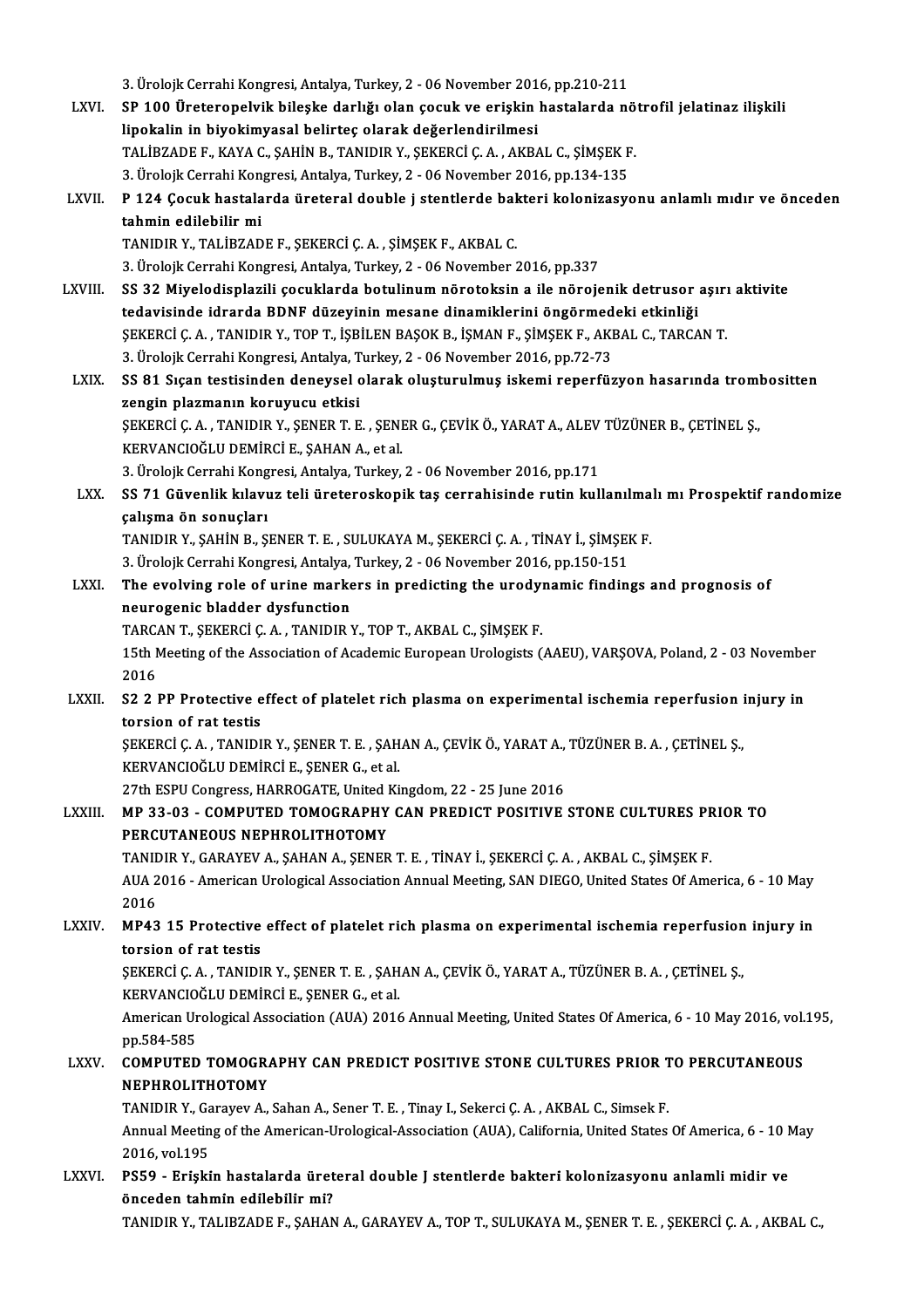KAYAC.,etal.

KAYA C., et al.<br>4. Ulusal Minimal İnvaziv Ürolojik Cerrahi Kongresi, Antalya, Turkey, 3 - 06 March 2016<br>PS 49 Teal) amfizamatër, nivalanefrit tanyanda parkütan nefralitatami güyeni

LXXVII. PS 49 Taşlı amfizematöz piyelonefrit tanısında perkütan nefrolitotomi güvenilir bir tedavi yöntem<br>midir 4. Ulus<br>PS 49<br>midir<br>TANID

TANIDIRY.,GARAYEVA.,ALLAHVERDİYEVE.,TİNAYİ.,ŞEKERCİÇ.A. ,ŞİMŞEKF.

4. Ulusal Minimal İnvaziv Ürolojik Cerrahi Kongresi, Antalya, Turkey, 3 - 06 March 2016, pp.150-152

TANIDIR Y., GARAYEV A., ALLAHVERDİYEV E., TİNAY İ., ŞEKERCİ Ç. A. , ŞİMŞEK F.<br>4. Ulusal Minimal İnvaziv Ürolojik Cerrahi Kongresi, Antalya, Turkey, 3 - 06 March 2016, pp.150-152<br>2. LXXVIII. 4. Ulusal Minimal İnvaziv Ürolojik Cerrahi Kongresi, Antalya, Turkey, 3 - 06<br>VS 15 Mini perkütan nefrolitotomi giriş yolu için yeni bir seçenek<br>TANIDIR Y., ŞEKERCİ Ç. A. , GARAYEV A., ŞENER T. E. , AKBAL C., ŞİMŞEK F.<br>4. U VS 15 Mini perkütan nefrolitotomi giriş yolu için yeni bir seçenek 5 mm lik laparoskop<br>TANIDIR Y., ŞEKERCİ Ç. A. , GARAYEV A., ŞENER T. E. , AKBAL C., ŞİMŞEK F.<br>4. Ulusal Minimal İnvaziv Ürolojik Cerrahi Kongresi, Antalya,

TANIDIR Y., ŞEKERCİ Ç. A. , GARAYEV A., ŞENER T. E. , AKBAL C., ŞİMŞEK F.<br>4. Ulusal Minimal İnvaziv Ürolojik Cerrahi Kongresi, Antalya, Turkey, 3 - 06 March 2016, pp.31-33<br>1.XXIX. PS 59 Üreteral double j stentlerde bak 4 l<br>PS<br>mi<br>TΔ! PS 59 Üreteral double j stentlerde bakteri kolonızasyonu anlamlı mıdır ve önceden tahmin edilebili<br>mi<br>TANIDIR Y., TALİBZADE F., ŞAHAN A., GARAYEV A., TOP T., SULUKAYA M., ŞENER T. E. , ŞEKERCİ Ç. A. , AKBAL C.,<br>KAYA C. et

mi<br>TANIDIR Y., TALİBZADE F., ŞAHAN A., GARAYEV A., TOP T., SULUKAYA M., ŞENER T. E. , ŞEKERCİ Ç. A. , AKBAL C.,<br>KAYA C., et al. TANIDIR Y., TALİBZADE F., ŞAHAN A., GARAYEV A., TOP T., SULUKAYA M., ŞENER T. E. , ŞEKERCİ Ç. A.<br>KAYA C., et al.<br>4. Ulusal Minimal İnvaziv Ürolojik Cerrahi Kongresi, Antalya, Turkey, 3 - 06 March 2016, pp.171-172<br>PS 55 Amf

LXXX. PS 55 Amfizematöz pyelonefritten hala korkmalı mıyız<br>TANIDIR Y., GARAYEV A., ALLAHVERDİYEV E., TİNAY İ., ŞEKERCİ Ç. A., ŞİMŞEK F. 4. Ulusal Minimal İnvaziv Ürolojik Cerrahi Kongresi, Antalya, Turkey, 3 - 06 March<br>PS 55 Amfizematöz pyelonefritten hala korkmalı mıyız<br>TANIDIR Y., GARAYEV A., ALLAHVERDİYEV E., TİNAY İ., ŞEKERCİ Ç. A. , ŞİMŞEK F.<br>4. Ulusa

PS 55 Amfizematöz pyelonefritten hala korkmalı mıyız<br>TANIDIR Y., GARAYEV A., ALLAHVERDİYEV E., TİNAY İ., ŞEKERCİ Ç. A. , ŞİMŞEK F.<br>4. Ulusal Minimal İnvaziv Ürolojik Cerrahi Kongresi, Antalya, Turkey, 3 - 06 March 2016, pp

LXXXI. PS 54 Perkütan nefrolitotomideki taş kültür pozitifliği tomografide ölçülen minimum yoğunluk<br>seviyeleri ile öngörülebilir 4. Ulusal Minimal İnvaziv Ürolo<br>PS 54 Perkütan nefrolitoto:<br>seviyeleri ile öngörülebilir<br>TANIDIR V. GARAYEV A. SENE PS 54 Perkütan nefrolitotomideki taş kültür pozitifliği tomografide ölçülen minimu:<br>seviyeleri ile öngörülebilir<br>TANIDIR Y., GARAYEV A., ŞENER T. E. , ŞAHAN A., ŞEKERCİ Ç. A. , TİNAY İ., AKBAL C., ŞİMŞEK F.<br>4 Hivesi Minima seviyeleri ile öngörülebilir<br>TANIDIR Y., GARAYEV A., ŞENER T. E. , ŞAHAN A., ŞEKERCİ Ç. A. , TİNAY İ., AKBAL C., ŞİMŞEK F.<br>4. Ulusal Minimal İnvaziv Ürolojik Cerrahi Kongresi, Antalya, Turkey, 3 - 06 March 2016, pp.160-161

TANIDIR Y., GARAYEV A., ŞENER T. E. , ŞAHAN A., ŞEKERCİ Ç. A. , TİNAY İ., AKBAL C., ŞİMŞEK F.<br>4. Ulusal Minimal İnvaziv Ürolojik Cerrahi Kongresi, Antalya, Turkey, 3 - 06 March 2016, pp.160-161<br>2. LXXXII. PERKÜTAN NEFROLİT 4. Ulusal Minimal İnvaziv Ürolojik Cerrahi Kongresi,<br>PERKÜTAN NEFROLİTOTOMİDEKİ TAŞ KÜLTÜ<br>YOĞUNLUK SEVİYELERİ İLE ÖNGÖRÜLEBİLİR<br>TANIDIR V. CARAYEV A. SENER T.E., SAHAN A. SE PERKÜTAN NEFROLİTOTOMİDEKİ TAŞ KÜLTÜR POZİTİFLİĞİ TOMOGRAFİDE ÖLÇÜLI<br>YOĞUNLUK SEVİYELERİ İLE ÖNGÖRÜLEBİLİR<br>TANIDIR Y., GARAYEV A., ŞENER T. E. , ŞAHAN A., ŞEKERCİ Ç. A. , TİNAY İ., AKBAL C., ŞİMŞEK F.<br>4. Ulucal Minimal İnv YOĞUNLUK SEVİYELERİ İLE ÖNGÖRÜLEBİLİR<br>TANIDIR Y., GARAYEV A., ŞENER T. E. , ŞAHAN A., ŞEKERCİ Ç. A. , TİNAY İ., AKBAL C., ŞİMŞEK F.<br>4. Ulusal Minimal İnvaziv Ürolojik Cerrahi Kongresi, Antalya, Turkey, 3 - 06 March 2016

TANIDIR Y., GARAYEV A., ŞENER T. E., ŞAHAN A., ŞEKERCİ Ç. A., Tİ<br>4. Ulusal Minimal İnvaziv Ürolojik Cerrahi Kongresi, Antalya, Turke<br>LXXXIII. AMFİZEMATÖZ PYELONEFRİTTEN HALA KORKMALI MIYIZ<br>TANIDIR Y. GARAYEV A. ALLAHVE 4. Ulusal Minimal İnvaziv Ürolojik Cerrahi Kongresi, Antalya, Turkey, 3 - 06 March<br>AMFİZEMATÖZ PYELONEFRİTTEN HALA KORKMALI MIYIZ<br>TANIDIR Y., GARAYEV A., ALLAHVERDİYEV E., TİNAY İ., ŞEKERCİ Ç. A. , ŞİMŞEK F.<br>4. Ulusal Mini TANIDIR Y., GARAYEV A., ALLAHVERDİYEV E., TİNAY İ., ŞEKERCİ Ç. A. , ŞİMŞEK F.<br>4. Ulusal Minimal İnvaziv Ürolojik Cerrahi Kongresi, Antalya, Turkey, 3 - 06 March 2016

TANIDIR Y., GARAYEV A., ALLAHVERDİYEV E., TİNAY İ., ŞEKERCİ Ç. A. , ŞİMŞEK F.<br>4. Ulusal Minimal İnvaziv Ürolojik Cerrahi Kongresi, Antalya, Turkey, 3 - 06 March 2016<br>1. LXXXIV. TAŞLI AMFİZEMATÖZ PİYELONEFRİT TANISINDA 4. Ulusal Minimal İnvaziv Ür<br>TAŞLI AMFİZEMATÖZ Pİ<br>TEDAVİ YÖNTEM MİDİR<br>TANIDIR V. GARAYEV A. AL TAŞLI AMFİZEMATÖZ PİYELONEFRİT TANISINDA PERKÜTAN NEFROLİT<br>TEDAVİ YÖNTEM MİDİR<br>TANIDIR Y., GARAYEV A., ALLAHVERDİYEV E., TİNAY İ., ŞEKERCİ Ç. A. , ŞİMŞEK F.<br>4. Ulucel Minimel İnvesiy Üreleğik Cerrebi Konstesi, Antalya Turk TEDAVİ YÖNTEM MİDİR<br>TANIDIR Y., GARAYEV A., ALLAHVERDİYEV E., TİNAY İ., ŞEKERCİ Ç. A. , ŞİMŞEK F.<br>4. Ulusal Minimal İnvaziv Ürolojik Cerrahi Kongresi, Antalya, Turkey, 3 - 06 March 2016<br>Miyolodisplarili sosuklarda terminal

TANIDIR Y., GARAYEV A., ALLAHVERDİYEV E., TİNAY İ., ŞEKERCİ Ç. A. , ŞİMŞEK F.<br>4. Ulusal Minimal İnvaziv Ürolojik Cerrahi Kongresi, Antalya, Turkey, 3 - 06 March 2016<br>LXXXV. Miyelodisplazili çocuklarda terminal ve fazik 4. Ulus<br>Miyel<br>etkisi<br>serren

ŞEKERCİ Ç. A., AKBAL C., Şahan A., ŞAHİN B., ŞİMŞEK F., TARCAN T.

13. Türk Çocuk Ürolojiisi Kongresi, Antalya, Turkey, 26 - 28 November 2015

LXXXVI. İntradetrusor onabotulinum toksin a tedavisinin nörojenik detrusor aşiri aktivitesi ilişkili vezikoüreteral reflü üzerine etkisi İntradetrusor onabotulinum toksin a tedavisinin nörojenik de<br>vezikoüreteral reflü üzerine etkisi<br>AKBAL C., ŞEKERCİ Ç. A. , ASUTAY M. K. , Top T., TARCAN T., ŞİMŞEK F.<br>12. Türk Cosuk Ürelejiki Konstasi, Attalya, Turkey, 26. vezikoüreteral reflü üzerine etkisi<br>AKBAL C., ŞEKERCİ Ç. A. , ASUTAY M. K. , Top T., TARCAN T., ŞİMŞEK F.<br>13. Türk Çocuk Ürolojiisi Kongresi, Antalya, Turkey, 26 - 28 November 2015<br>Cosuklarda palpa edilemeyen testisin dağa

- AKBAL C., ŞEKERCİ Ç. A. , ASUTAY M. K. , Top T., TARCAN T., ŞİMŞEK F.<br>13. Türk Çocuk Ürolojiisi Kongresi, Antalya, Turkey, 26 28 November 2015<br>LXXXVII. Gocuklarda palpe edilemeyen testisin değerlendirilmesinde kontralate 13. Türk Çocuk Ürolojiisi Kongresi, Antalya, Turkey, 26 - 28 November<br>**Çocuklarda palpe edilemeyen testisin değerlendirilmesinde kore**<br>ŞEKERCİ Ç. A. , AKBAL C., ŞENER T. E. , şahan a., TARCAN T., ŞİMŞEK F.<br>12. Türk Çocuk Ü Cocuklarda palpe edilemeyen testisin değerlendirilmesinde kontrala<br>ŞEKERCİ Ç. A. , AKBAL C., ŞENER T. E. , şahan a., TARCAN T., ŞİMŞEK F.<br>13. Türk Çocuk Ürolojiisi Kongresi, Antalya, Turkey, 26 - 28 November 2015<br>Mivolodia 13. Türk Çocuk Ürolojiisi Kongresi, Antalya, Turkey, 26 - 28 November 2015
- ŞEKERCİ Ç. A. , AKBAL C., ŞENER T. E. , şahan a., TARCAN T., ŞİMŞEK F.<br>13. Türk Çocuk Ürolojiisi Kongresi, Antalya, Turkey, 26 28 November 2015<br>LXXXVIII. Miyelodisplazili çocuklarda botulinum nörotoksin A ile nörojen TopT.,ŞEKERCİÇ.A. ,TANIDIRY.,AKBAL C.,ŞİMŞEKF.,TARCANT. idrarda NGF TGF BETA 1 TIMP 2 düzeylerinin üzerine etkisi<br>Top T., ŞEKERCİ Ç. A. , TANIDIR Y., AKBAL C., ŞİMŞEK F., TARCAN T.<br>13. Türk Çocuk Ürolojiisi Kongresi, Antalya, Turkey, 26 - 28 November 2015<br>S1.12 Miveledianlarili

Top T., ŞEKERCİ Ç. A. , TANIDIR Y., AKBAL C., ŞİMŞEK F., TARCAN T.<br>13. Türk Çocuk Ürolojiisi Kongresi, Antalya, Turkey, 26 - 28 November 2015<br>LXXXIX. S1 13 Miyelodisplazili çocuklarda botulinum nörotoksin a ile nörojenik d 13. Türk Çocuk Ürolojiisi Kongresi, Antalya, Turkey, 26 - 28 November 2015<br>S1 13 Miyelodisplazili çocuklarda botulinum nörotoksin a ile nörojenik<br>tedavisinin idrarda NGF TGF beta 1 TİMP 2 düzeylerinin üzerine etkisi<br>TOP T. S1 13 Miyelodisplazili çocuklarda botulinum nörotoksin a ile nörojenik detr<br>tedavisinin idrarda NGF TGF beta 1 TİMP 2 düzeylerinin üzerine etkisi<br>TOP T., ŞEKERCİ Ç. A. , BANU İ., İŞMAN F., TANIDIR Y., AKBAL C., ŞİMŞEK F., tedavisinin idrarda NGF TGF beta 1 TİMP 2 düzeylerinin üzerine etkisi<br>TOP T., ŞEKERCİ Ç. A. , BANU İ., İŞMAN F., TANIDIR Y., AKBAL C., ŞİMŞEK F., TARCAN T.<br>13. Türk Çocuk Ürolojisi Kongresi, Antalya, Turkey, 26 - 28 Novemb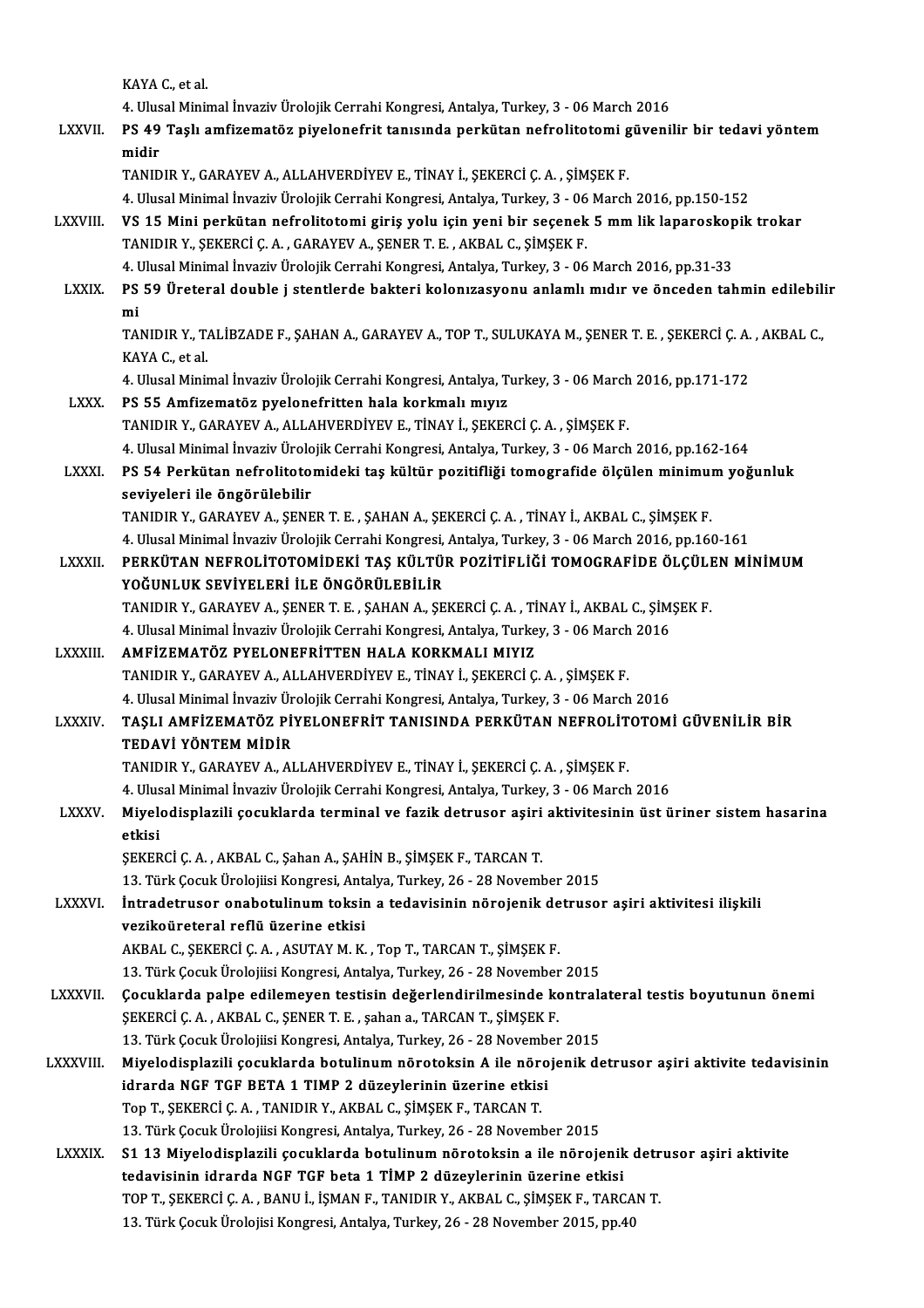| XC.          | TP2 10 Jukstaglomerüler hücreli tümör reninoma Olgu bildirimi                                                   |
|--------------|-----------------------------------------------------------------------------------------------------------------|
|              | ŞENER T. E. , ŞEKERCİ Ç. A. , TANIDIR Y., ŞAHİN B., CİNEL Z. L. , FİLİNTE D., ÖNEM İ., AKBAL C.                 |
|              | 13. Türk Çocuk Üroloji Kongresi, Antalya, Turkey, 26 - 28 November 2015, pp.66                                  |
| XCI.         | S3 10 Mini perkütan nefrolitotomi giriş yolu için yeni bir seçenek 5 mm lik laparoskopik trokar                 |
|              | TANIDIR Y., ŞEKERCİ Ç. A., GARAYEV A., ŞENER T. E., AKBAL C., ŞİMŞEK F.                                         |
|              | 13. Türk Çocuk Üroloji Kongresi, Antalya, Turkey, 26 - 28 November 2015, pp.87                                  |
| XCII.        | THE VALUE OF URINARY NGF TGF BETA 1 TIMP 2 LEVELS ON BOTULINUM TOXIN TYPE A                                     |
|              | TREATMENT FOR NEUROGENIC DETRUSSOR OVERACTIVITY IN CHILDREN WITH MYELODYSPLASIA                                 |
|              | TOP T., ŞEKERCİ Ç. A., BANU İ., FERRUH İ., AKBAL C., ŞİMŞEK F., TARCAN T.                                       |
|              | ESPU 2015, PRAG, Czech Republic, 14 - 17 October 2015                                                           |
| <b>XCIII</b> | 693 Hounsfield unit has the ability to predict positive stone culture prior to percutaneous                     |
|              | nephrolitotomy                                                                                                  |
|              | TANIDIR Y., GARAYEV A., ŞAHAN A., ŞENER T. E., TİNAY İ., ŞEKERCİ Ç. A., ŞİMŞEK F., AKBAL C.                     |
|              | 31st Annual EAU Congress, Madrid, Spain, 20 - 24 March 2015, vol.14, pp.693                                     |
| XCIV.        | SP173 - Cocuklarda palpe edilemeyen testisin değerlendirilmesinde kontralateral testis boyutunun                |
|              | önemi                                                                                                           |
|              | ŞEKERCİ Ç. A., AKBAL C., ŞENER T. E., ŞAHAN A., TARCAN T., ŞİMŞEK F.                                            |
|              | 2. Ulusal Ürolojik Cerrahi Kongresi, Antalya, Turkey, 5 - 09 November 2014                                      |
| XCV.         | SS 046 Mini perkütan nefrolitotomi için çocuklarda farklı bir akses Laparoskopik trokar kullanımı               |
|              | TANIDIR Y., AKBAL C., ŞEKERCİ Ç. A.                                                                             |
|              | 2. Ulusal Ürolojik Cerrahi Kongresi, Antalya, Turkey, 5 - 09 October 2014, pp.60                                |
| XCVI.        | 720 Winning the Trifecta in neurogenic bladder due to myelodysplasia Upper urinary tract lower                  |
|              | urinary tract and gastrointestinal system                                                                       |
|              | TARCAN T., AKBAL C., ŞEKERCİ Ç. A., TOP T., ALPAY H., TANIDIR Y., ŞİMŞEK F.                                     |
|              | 42rd Annual Meeting of the International Continence Society (ICS), Beijing, China, 15 - 19 October 2012         |
| XCVII.       | Miyelodisplazili Çocuklarda Üst Üriner Sistemin ÜÜS Korunmasında Detrusor Kaçırma Anı Basıncı                   |
|              | DKAB İçin Güvenilir Sınır Kaçtır 40 mı 20 mi                                                                    |
|              | TARCAN T., AKBAL C., TİNAY İ., ŞEKERCİ Ç. A., TOP T., ALPAY H., ŞİMŞEK F.                                       |
|              | 11. Türk Çocuk Ürolojisi Kongresi, Antalya, Turkey, 16 - 18 December 2011                                       |
| XCVIII.      | Miyelodisplazili Çocuklarda Botulinum Nörotoksin A nın İdrar Kaçırma Üzerine Etkisi                             |
|              | TARCAN T., ŞEKERCİ Ç. A., AKGÜL H. M., TİNAY İ., ŞİMŞEK F.                                                      |
|              | 2. Ulusal Kadın ve İşlevsel Üroloji Kongresi, Antalya, Turkey, 8 - 11 December 2011                             |
| <b>XCIX</b>  | THE EFFECT OF BOTILINUM NEUROTOXIN TYPE A ON URINARY CONTINENCE IN CHILDREN WITH                                |
|              | MYELODYSPLASIA                                                                                                  |
|              | TARCAN T., ŞEKERCİ Ç. A., AKGÜL H. M., TİNAY İ., ŞİMŞEK F.                                                      |
|              | 41st annual scientific meeting of the ICS, Glasgow, United Kingdom, 29 August - 02 September 2011               |
| C.           | The timing of primary neurosurgical repair significantly affects neurogenic bladder prognosis in                |
|              | children with myelomeningocele An update                                                                        |
|              | TARCAN T., TİNAY İ., ŞEKERCİ Ç. A., ÖNOL F. F., ŞİMŞEK F., ÖZEK M.                                              |
|              | 22nd Annual Congress of the European Society for Pediatric Urolog, KOPENHAG, Denmark, 27 - 30 April 2011        |
| CI.          | Challenging the detrusor leak point pressure DLPP cut off value for upper urinary tract UUT                     |
|              | protection in children with myelodysplasia 40 vs 20 cm H2O                                                      |
|              | TARCAN T., TİNAY İ., ŞEKERCİ Ç. A., ALPAY H., ŞİMŞEK F.                                                         |
|              | 22nd Annual Congress of the European Society for Pediatric Urolog, KOPENHAG, Denmark, 27 - 30 April 2011        |
| CII.         | P 46 DMSA böbrek sintigrafisi miyelodisplazili çocukların takiplerinde nöro ürolojik                            |
|              | değerlendirmenin önemli bir parçasıdır                                                                          |
|              | ŞEKERCİ Ç. A., TANIDIR Y., ALPAY H., ŞİMŞEK F., TARCAN T.                                                       |
|              | 10. Ulusal Türk Çocuk Ürolojisi Kongresi ve 1. Çocuk Üroloji Güncelleme Kursu, Ankara, Turkey, 11 - 12 December |
|              | 2009, pp.63                                                                                                     |
| CIII.        | S16 Saturasyon biyopsisinde prostat kanseri tanısı                                                              |
|              | ŞEKERCİ Ç. A., TANIDIR Y., GÜMRAH A., ÖZGÜR M. Ö., BOZKURT S., TÜRKER P.                                        |